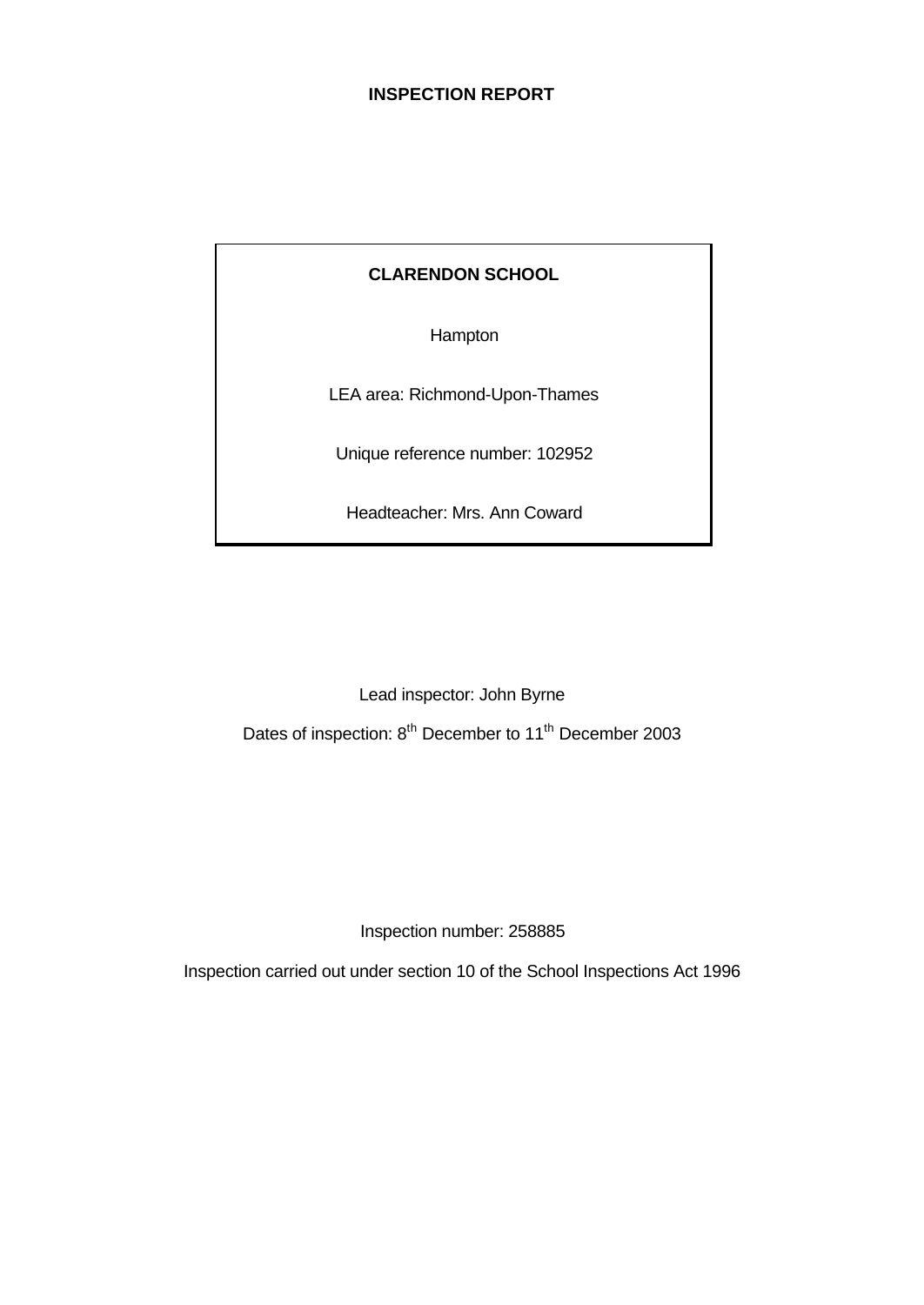## © Crown copyright 2004

This report may be reproduced in whole or in part for non-commercial educational purposes, provided that all extracts quoted are reproduced verbatim without adaptation and on condition that the source and date thereof are stated.

Further copies of this report are obtainable from the school. Under the School Inspections Act 1996, the school must provide a copy of this report and/or its summary free of charge to certain categories of people. A charge not exceeding the full cost of reproduction may be made for any other copies supplied.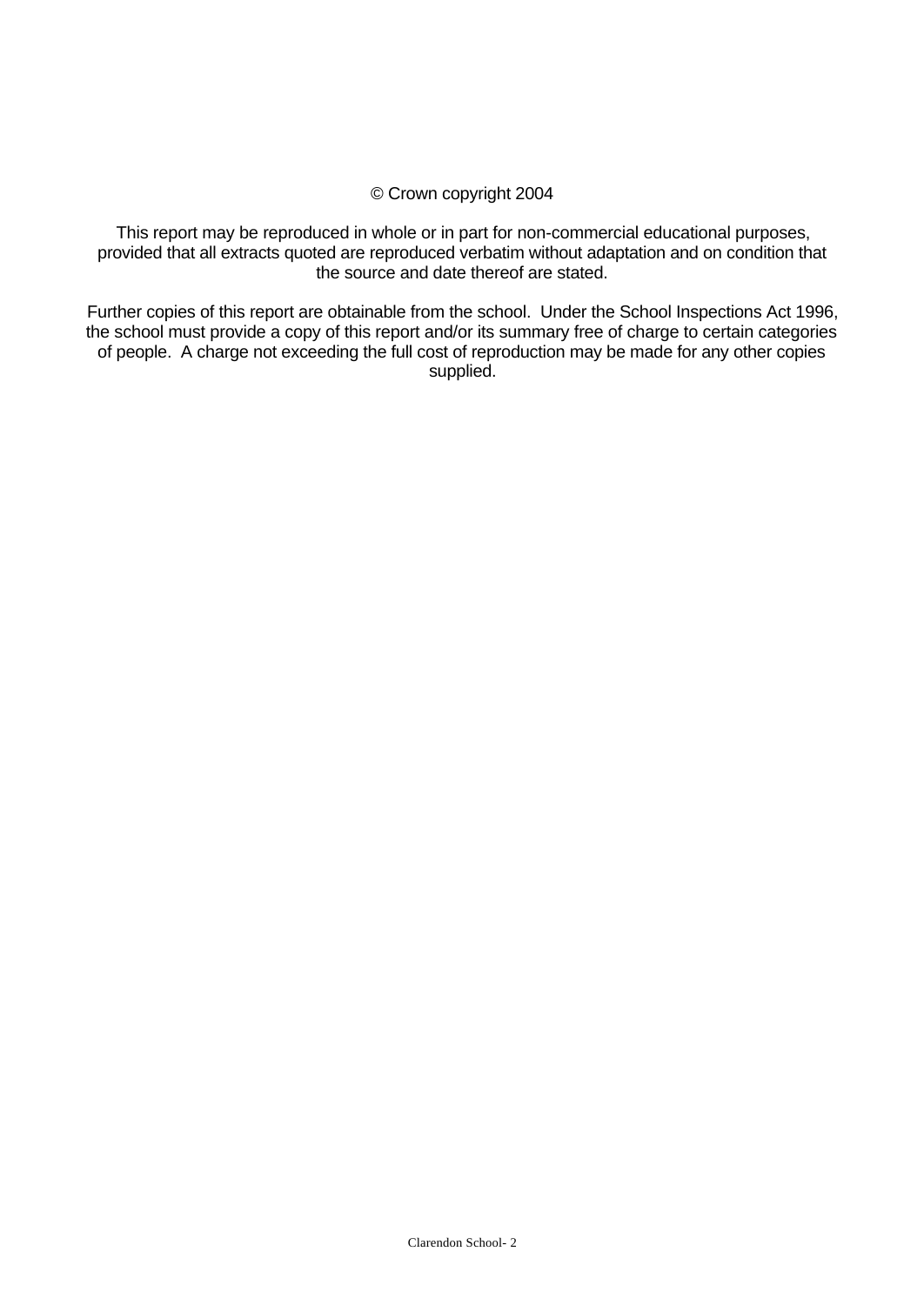# **INFORMATION ABOUT THE SCHOOL**

| Type of school:              | Special                                                         |
|------------------------------|-----------------------------------------------------------------|
| School category:             | <b>Community Special</b>                                        |
| Age range of pupils:         | $7 - 16$                                                        |
| Gender of pupils:            | Mixed                                                           |
| Number on roll:              | 96                                                              |
| School address:              | Hanworth Road<br>Hampton<br><b>Middlesex</b><br><b>TW12 3DH</b> |
| Postcode                     |                                                                 |
| Telephone number:            | 020 8979 1165                                                   |
| Fax number:                  | 020 8941 3069                                                   |
| Appropriate authority:       | Governing Body                                                  |
| Name of chair of governors:  | Mr Rug Latimer                                                  |
| Date of previous inspection: | $15^{\text{th}}$ June 1998                                      |

# **CHARACTERISTICS OF THE SCHOOL**

Clarendon is a school for boys and girls aged 7 to 16 with moderate learning difficulties. Currently 96 pupils attend the school and their attainment on entry is below average. The school is responsible for an offsite provision, Oldfield House Unit, which currently provides an education for 5 pupils of primary age who have emotional and behavioural difficulties. A small number of pupils from local mainstream schools attend this unit on a sessional basis. All pupils attending Clarendon have a statement of special educational need. Just fewer than 20 per cent of pupils come from a range of ethnic backgrounds and the school population represents a mix of social and economic circumstances. A very small proportion of pupils have English as an additional language and only a minority of pupils join and leave at times other than the beginning and end of the school year. Over the last 18 months the school has received a number of external awards that include Investors in People, Sportsmark, Artsmark and the School Achievement Award. In addition Clarendon has also been recognised as a Healthy School.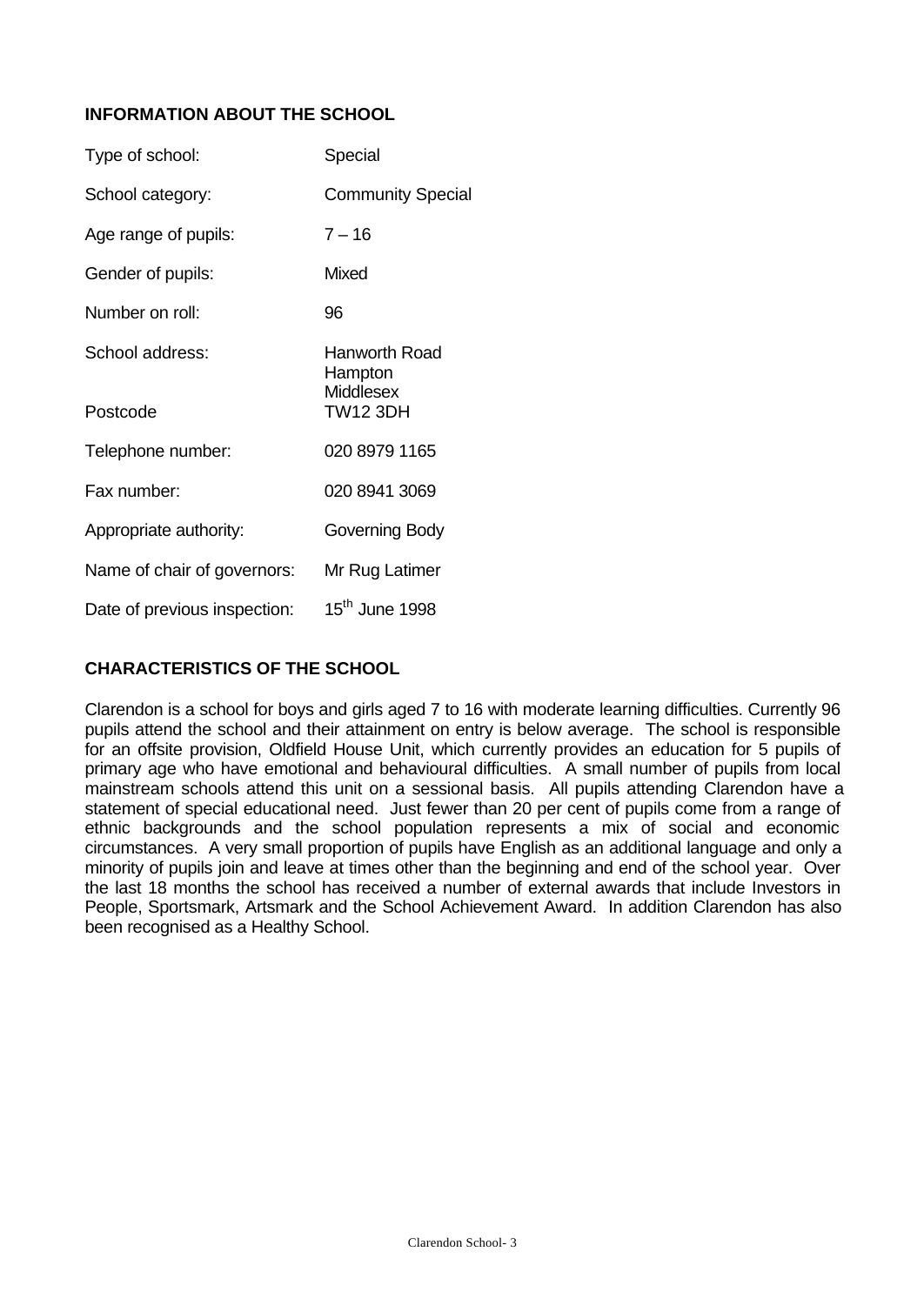# **INFORMATION ABOUT THE INSPECTION TEAM**

| Members of the inspection team |                          |                | <b>Subject responsibilities</b>                                                                                               |
|--------------------------------|--------------------------|----------------|-------------------------------------------------------------------------------------------------------------------------------|
| 21137                          | John Byrne               | Lead inspector | Personal, social, and health<br>education and citizenship                                                                     |
| 19693                          | Sally Hall               | Lay inspector  |                                                                                                                               |
| 29452                          | <b>Christine Emerson</b> | Team inspector | Science<br>Art and design<br>Design and technology<br>Religious education                                                     |
| 21081                          | <b>Charles Hackett</b>   | Team inspector | <b>Physical Education</b>                                                                                                     |
| 28106                          | Michele Majid            | Team inspector | <b>Mathematics</b><br>Information and communication<br>technology<br>Geography<br>History<br><b>Special Educational Needs</b> |
| 18461                          | Vanessa Wilkinson        | Team inspector | English<br>Modern foreign language<br><b>Music</b>                                                                            |

The inspection contractor was:

Altecq Education 102 Bath Road Cheltenham GL52 7JX

Any concerns or complaints about the inspection or the report should be made initially to the inspection contractor. The procedures are set out in the leaflet *'Complaining about Ofsted Inspections'*, which is available from Ofsted Publications Centre (telephone 07002 637833) or Ofsted's website (www.ofsted.gov.uk).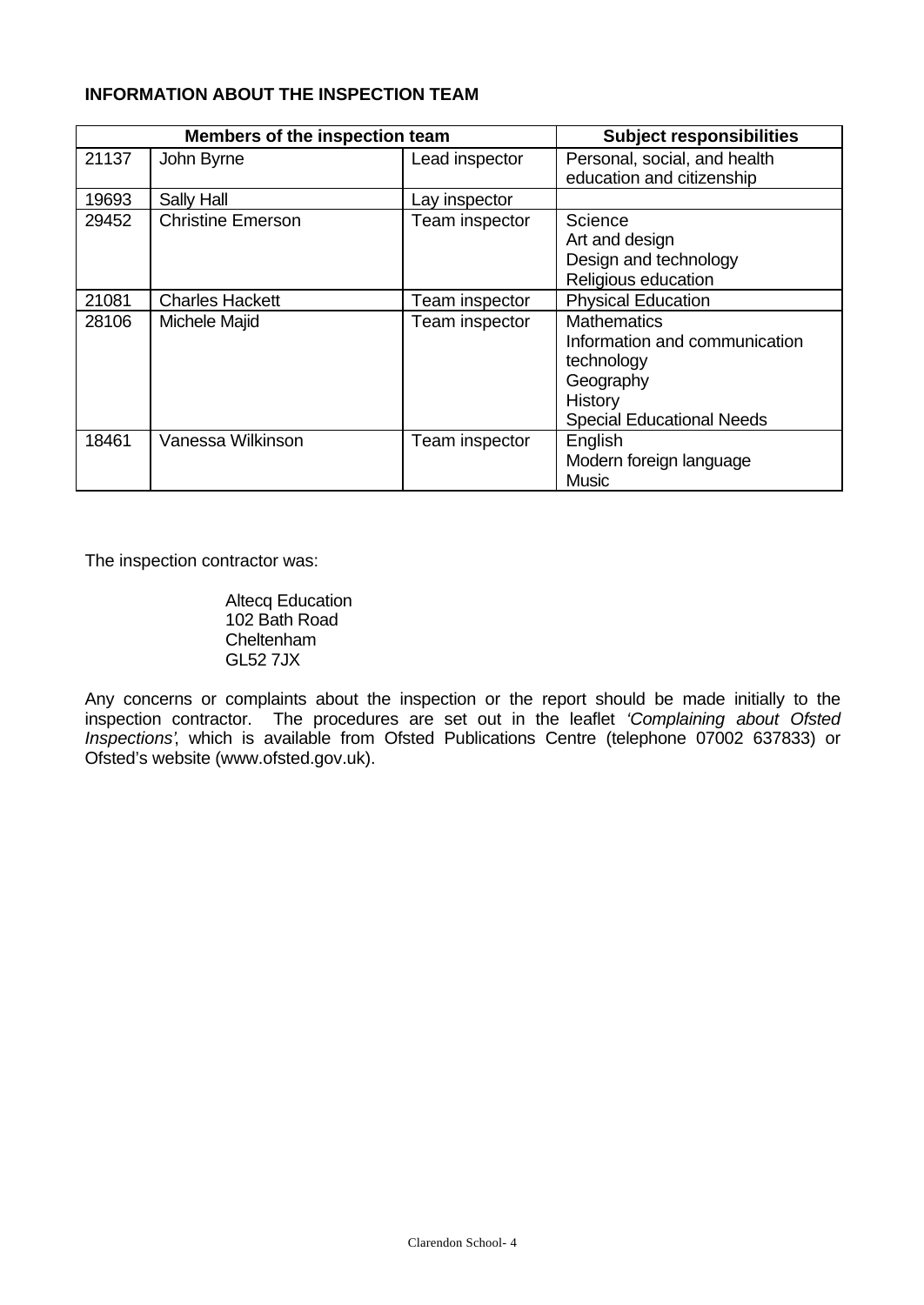# **REPORT CONTENTS**

|                                                                                                                                    | Page |
|------------------------------------------------------------------------------------------------------------------------------------|------|
| <b>PART A: SUMMARY OF THE REPORT</b>                                                                                               | 6    |
| PART B: COMMENTARY ON THE MAIN INSPECTION FINDINGS                                                                                 |      |
| <b>STANDARDS ACHIEVED BY PUPILS</b>                                                                                                | 8    |
| Standards achieved in areas of learning, subjects and courses                                                                      |      |
| Pupils' attitudes, values and other personal qualities                                                                             |      |
| <b>QUALITY OF EDUCATION PROVIDED BY THE SCHOOL</b>                                                                                 | 10   |
| Teaching and learning<br>The curriculum<br>Care, guidance and support<br>Partnership with parents, other schools and the community |      |
| <b>LEADERSHIP AND MANAGEMENT</b>                                                                                                   | 14   |
| <b>OTHER SPECIFIED FEATURES</b>                                                                                                    | 15   |
| PART C: THE QUALITY OF EDUCATION IN,                                                                                               | 18   |
| <b>SUBJECTS AND COURSES</b><br>IN KEY STAGES 2, 3 AND 4                                                                            |      |
| <b>PART D: SUMMARY OF THE MAIN INSPECTION JUDGEMENTS</b>                                                                           | 27   |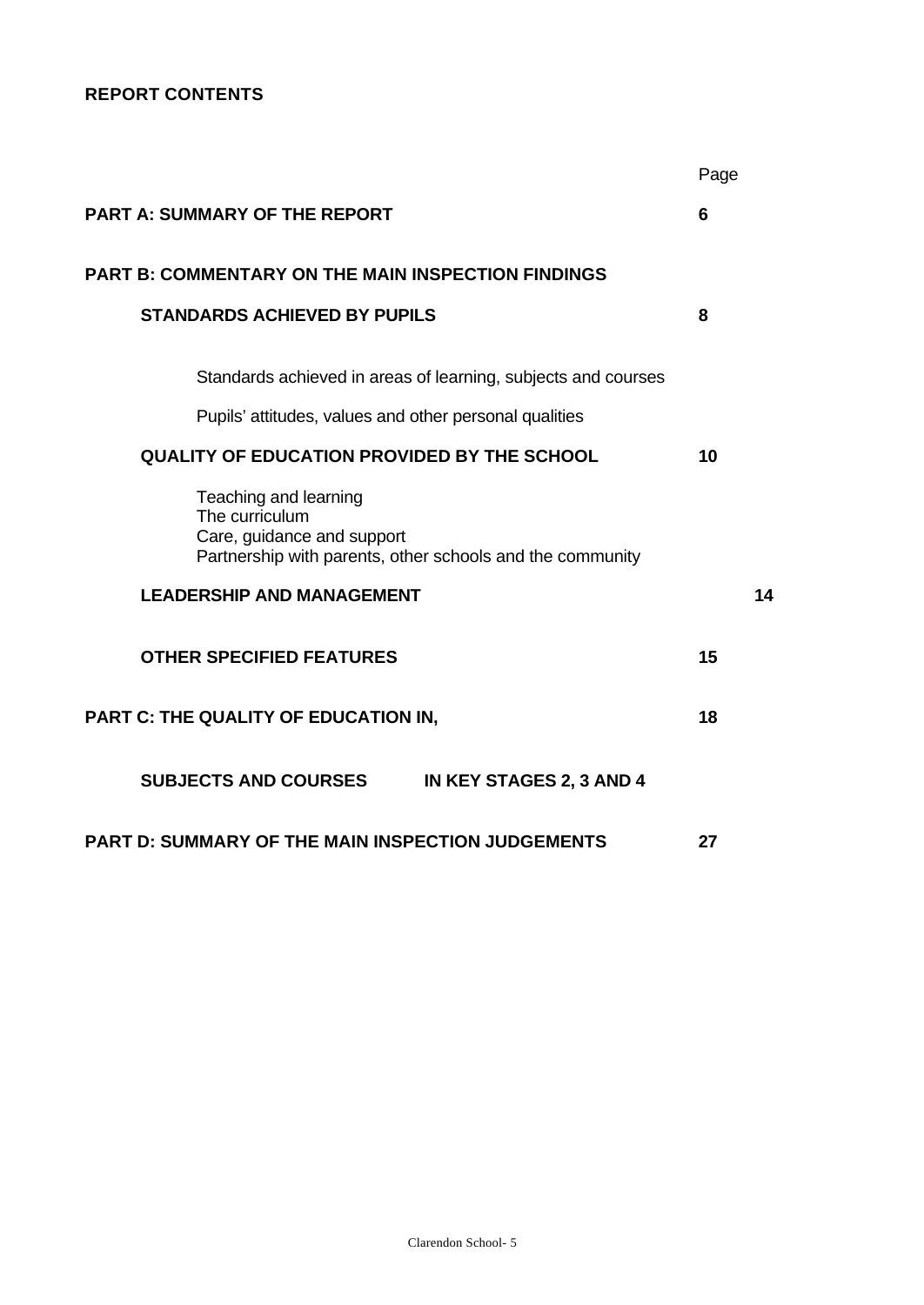## **PART A: SUMMARY OF THE REPORT**

## **OVERALL EVALUATION**

Clarendon is a **good** school with very good features. Effective teaching ensures that the majority of pupils learn and achieve well. The impressive range of learning opportunities available to pupils outside the classroom and beyond the school day makes a major contribution to their education. The headteacher, very well supported by the deputy headteacher, provides very good leadership and is passionate in her desire to move the school forward and raise achievement. The school provides good value for money.

## **The school's main strengths and weaknesses are:**

- Very good use is made of available information to make secure judgements on pupils' achievement and provide a realistic picture of how well the school is doing.
- The Oldfield Unit is very effective in its work. The support it provides to mainstream pupils contributes to the very good links that exist with other schools.
- The quality of physical education is excellent and the subject very effectively develops pupils' personal and social skills.
- Insufficient guidance for the management of challenging behaviour restricts progress for a minority of pupils.
- Links with parents are very strong and they are very appreciative of the high quality support available to them.
- Despite detailed planning and good use of resources, the impact of teaching is reduced when classroom behaviour is not managed consistently.

Improvement in the areas identified as weaknesses at the time of the previous inspection has been good. Governors' increased involvement is evident in the knowledge they display in areas such as the curriculum and school target setting. Teachers' planning is of a high quality and makes good use of the information that they have about where pupils are in their learning. The considerable efforts to improve punctuality have been successful and recent developments in information and communication technology and how it is used to support pupils' work across the curriculum have been impressive.

## **STANDARDS ACHIEVED**

| Pupils' achievement at the end of | In relation to individual targets in: |                               |  |  |  |
|-----------------------------------|---------------------------------------|-------------------------------|--|--|--|
|                                   | subjects of the curriculum            | personal and social education |  |  |  |
| Year 6                            | Good                                  | Good                          |  |  |  |
| Year 9                            | Good                                  | Good                          |  |  |  |
| Year 11                           | Good                                  | Very good                     |  |  |  |

*Inspectors make judgements in the range: excellent; very good, good, satisfactory, unsatisfactory, poor; very poor.*

Pupils' achievement is **good**. The majority of pupils, including those with additional special needs, and the minority whose first language is not English, achieve well in all subjects. However, in lessons were teachers are less effective in managing behaviour, opportunities for pupils to make progress in speaking and listening is reduced. Achievement is very good in physical education and art for all pupils and in personal and social education and science for pupils in Years 10 and 11. The good achievement of pupils on leaving school is recognised in the examinations they take across a wide range of subjects. The school has developed robust systems to help teachers make valid judgements about where pupils are in their learning. The information provided is used well to set relevant whole school targets and to compare the performance of pupils with those in similar schools.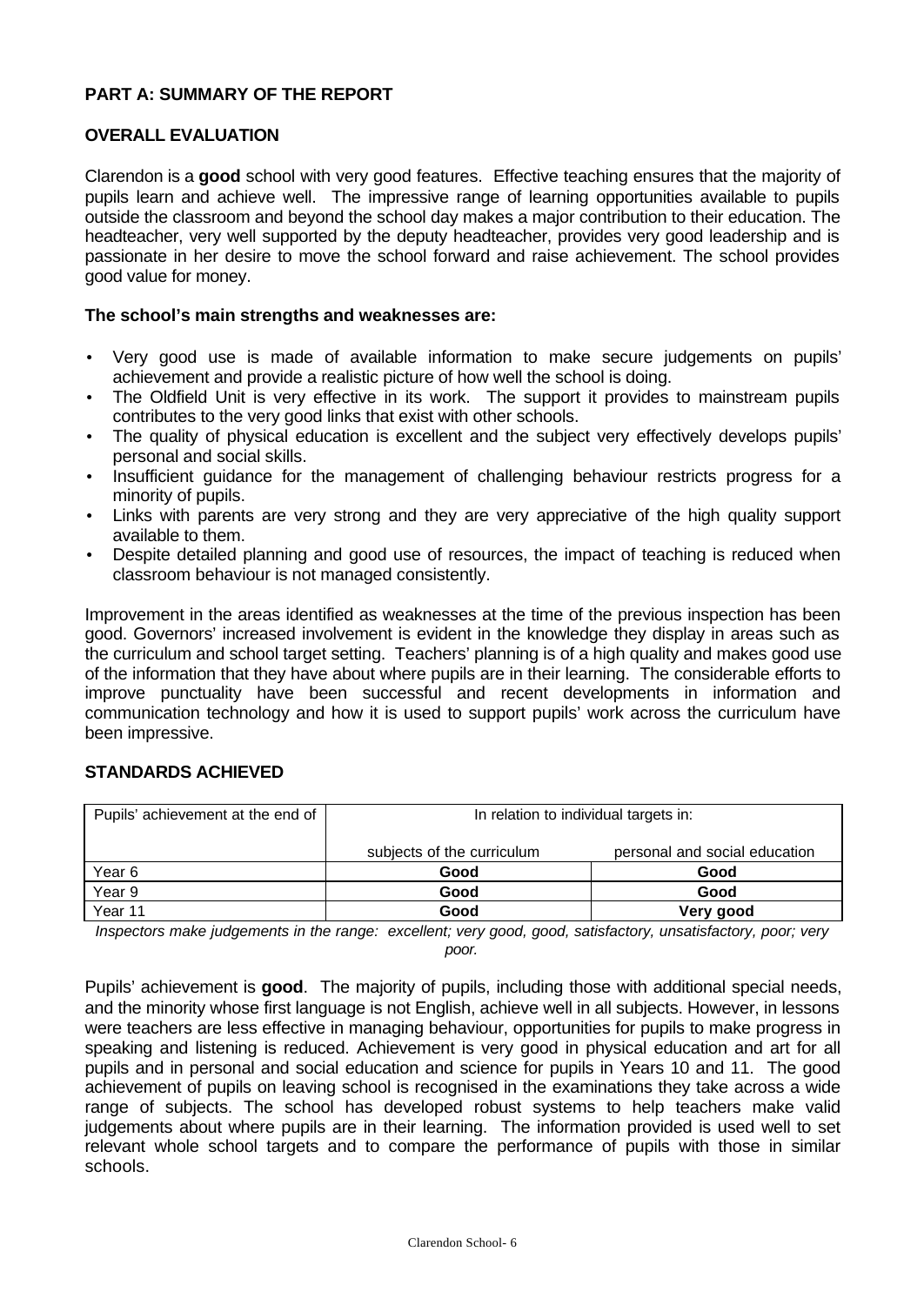Pupils' personal development including their spiritual, moral, social and cultural development, is **good**. Their attitudes to school are **good** and behaviour is **satisfactory**. The school has worked hard to improve attendance, which is now **good.**

## **QUALITY OF EDUCATION**

The quality of education is **good. Effective** teaching ensures that in the majority of lessons pupils' learning is good. Planning is of a good quality and recognises the valuable contribution that teaching assistants make to pupils' learning. Resources are used well to motivate pupils and teachers are careful to ensure that computer skills are developed well in all subjects.

The curriculum is **good** and there are very good opportunities to enrich pupils' learning both during the school day and after school. It is impressive that every opportunity is taken to develop talents that individuals might have in areas such as music and chess. Pupils' care and welfare are **good**. However, for a minority of pupils with challenging behaviour individual targets are not detailed enough and do not make clear how judgements in relation to progress in behaviour will be made over time. Links with parents, other schools and the community are **very good** and do much to support pupils' learning and achievement. The school, including the Oldfield unit, provides very good support to pupils in mainstream schools.

## **LEADERSHIP AND MANAGEMENT**

Leadership of the headteacher is **very good** and ensures that the school is at the forefront of initiatives to develop the quality of education available to pupils. The support provided in recent times to the development of the Oldfield Unit and staff has been a major factor in the success of this provision. Management of the school is **good** and as a consequence, planning is securely based on what is required to improve school performance. Governance of the school is **good**. Governors are committed to the school and are supportive of its aims.

## **PARENTS' AND PUPILS' VIEWS OF THE SCHOOL**

Parents' and pupils' views of the school are generally **very positive**. Parents are very happy with what is provided for their children and they value greatly the considerable efforts that the school makes to provide them with support. Pupils too are happy and feel secure and safe whilst at school. However, a minority of both parents and pupils did express concern about standards of behaviour.

## **IMPROVEMENTS NEEDED**

It is important that the school continues with and extends its current planning to ensure that:

- Teachers manage classroom behaviour in a consistent way that will deal effectively with the low level disruption that can adversely impact on pupils' achievement.
- The minority of pupils with challenging behaviour have detailed support programmes, which provide both themselves and staff with the necessary guidance to effectively manage and improve their behaviour.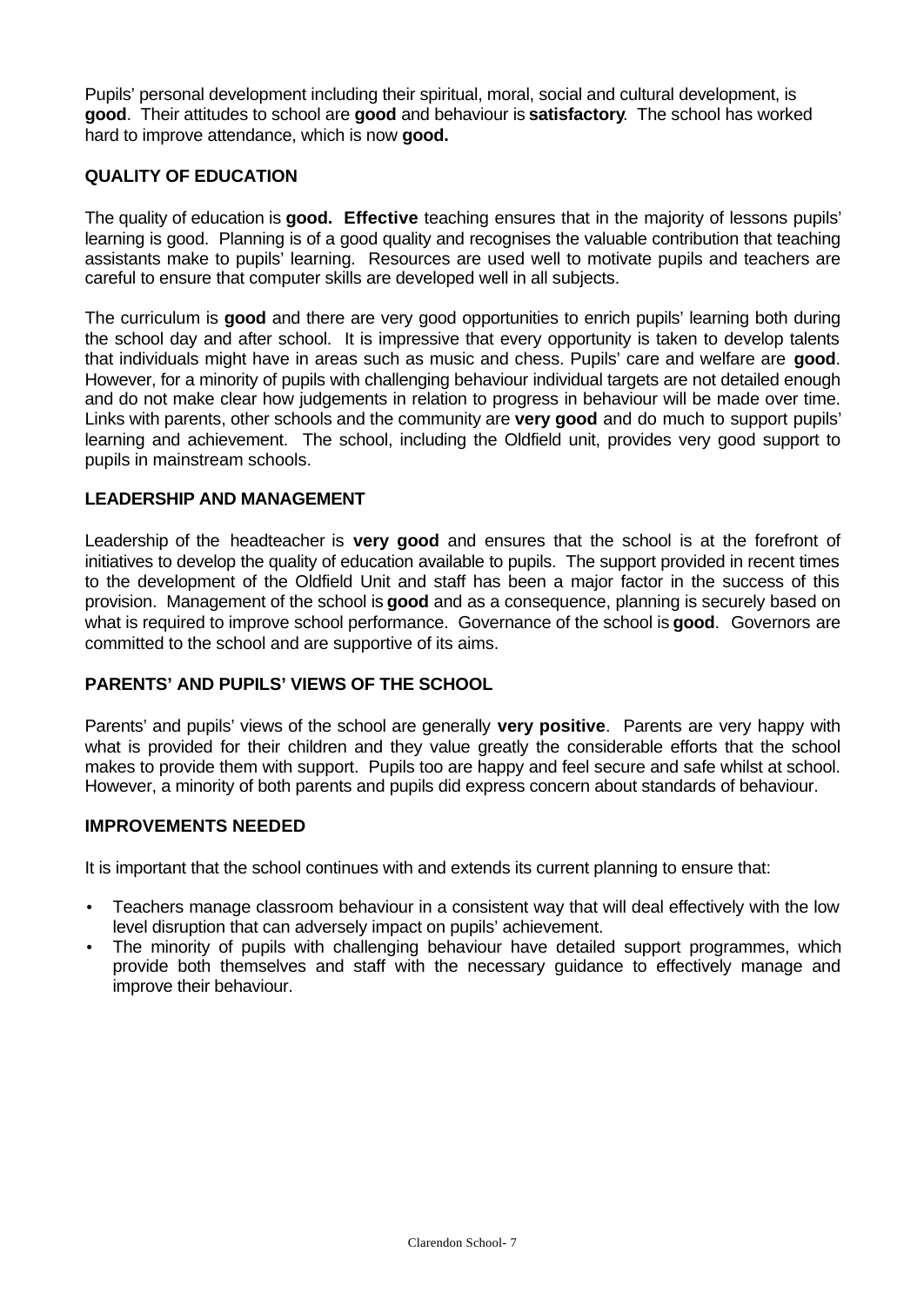## **PART B: COMMENTARY ON THE INSPECTION FINDINGS**

## **STANDARDS ACHIEVED BY PUPILS**

## **Standards achieved in subjects and courses**

Pupils' and students' achievement is **good**. Standards identified at the last inspection have been maintained and improved upon.

## **Main strengths and weaknesses**

- Very comprehensive school procedures ensure that the school is able to track accurately achievement over time.
- Achievement is very good in physical education and art and in the final two years of their education, pupils achieve very well in science, and personal and social development.
- Achievement in information and communication technology has improved significantly since the previous inspection.
- All pupils in Year 10 and 11 are following a course of work leading to an externally accredited examination

- 1. The very effective systems put in place by senior management to measure progress over time in English and mathematics, demonstrate the impact that teaching has on pupils' learning. Pupils of all ages, ability and ethnic background achieve well in speaking and listening and reading. They benefit from the opportunities that they are given in and out of lessons to express their views and, as a consequence, gain in confidence. Occasionally opportunities to develop speaking skills are lost because of inappropriate comments by a minority of pupils, which go unchecked. Progress in reading is good and pupils are able to practise their skills in a variety of settings. Lower attaining pupils gain considerable benefits from the access they have to a reading recovery programme. Achievement in writing is less secure because not all pupils have the same opportunities to achieve as well as they might. In mathematics effective use is made of The National Numeracy and Key Stage 3 Strategy to promote mathematical skills. This, coupled with the decision to group pupils according to ability, has had a positive impact on all pupils' achievement over time.
- 2. At the last inspection progress in information and communication technology was judged to be unsatisfactory. This is no longer the case. Governors and senior management have invested well in resources. Teachers now effectively use computers to support learning in other subjects and pupils are developing their skills by undertaking relevant and meaningful activities. Computers motivate pupils and their enthusiasm, which is harnessed well by senior management and staff, has resulted in pupils' good achievement.
- 3. The impressive achievement of pupils in physical education and art is due to the fact that all of them, irrespective of their skill level, are motivated to take part and enjoy lessons. They work hard and are committed to achieving to their full potential. The contribution that these subjects make to their personal and social development is very significant. For pupils in Year 10 and 11 achievement is very good in science. Pupils benefit from the enthusiasm and expertise of the teacher, which ensures that they are motivated by having access to a rich and varied curriculum. The good achievement of pupils in their final two years of education is substantiated by the success they experience in a range of examinations including The General Certificate of Education (GCSE).
- 4. Pupils, including those with additional special needs and the minority whose first language is not English, make good progress in their individual targets agreed with parents at the annual review and parents' evenings. This is because the targets are closely linked to English and mathematics work which is based on very robust assessment information.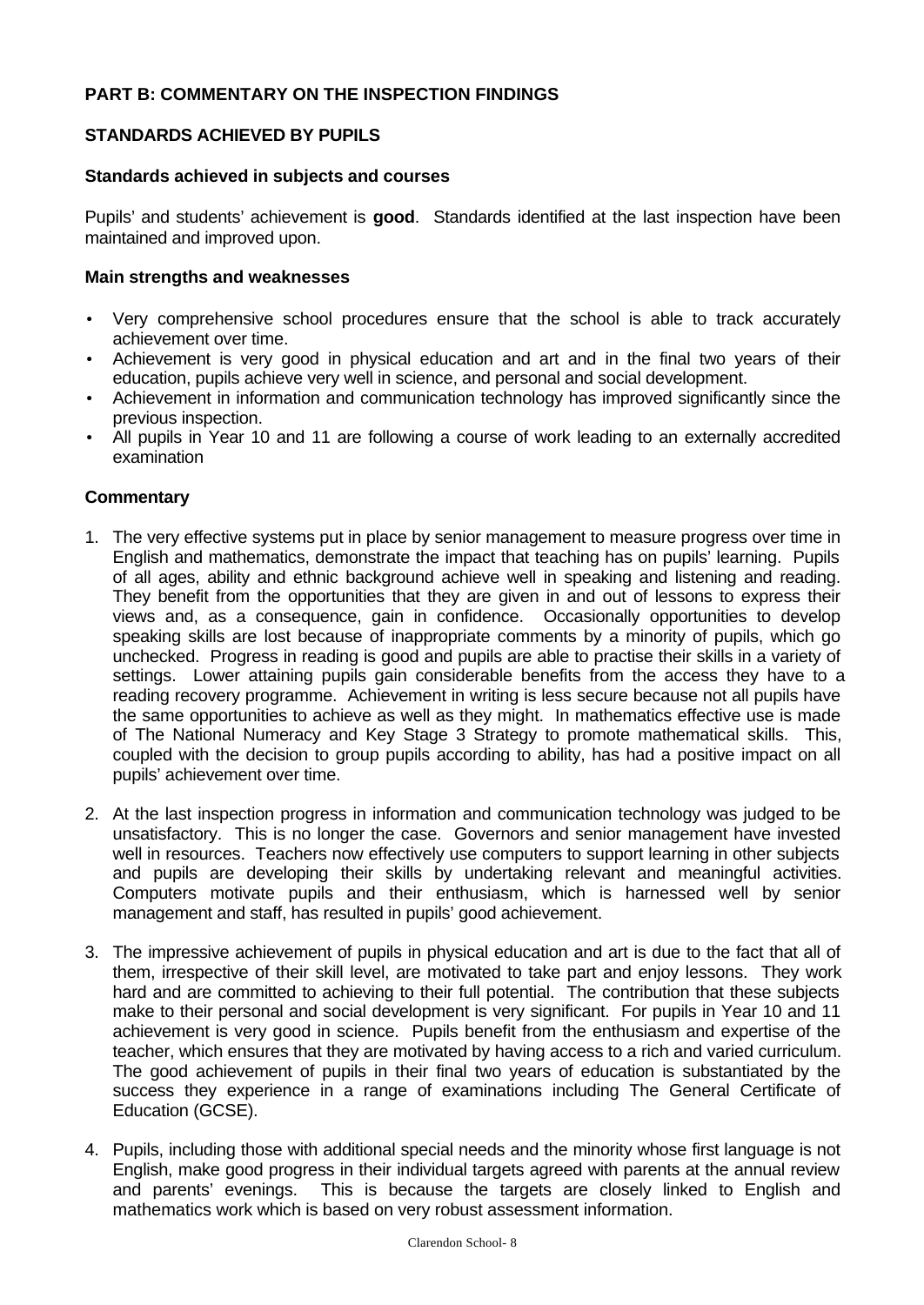## **Pupils' attitudes, values and other personal qualities**

Pupils' attitudes and attendance are **good.** Behaviour is **satisfactory** as is moral development. Pupils' spiritual development is **good** and they progress **very well** in their cultural development. These are very similar judgements to the last inspection.

## **Main strengths and weaknesses**

- Most pupils have positive attitudes to their work and especially enjoy taking part in extra-curricular activities.
- Pupils with challenging behaviour are not always given enough guidance about how to manage and improve their own behaviour.
- The school has implemented very good systems to promote good attendance.
- The many good opportunities which pupils have to learn about their own and other cultures promote cultural development very well.

## **Commentary**

5. The majority of pupils are capable of behaving well. They understand the good class and school charters related to behaviour and they respond particularly well to those teachers who have very clear classroom routines and give regular reminders about appropriate behaviour. A minority of pupils, mostly in year 9, sometimes display challenging behaviour in lessons. The 'Time Out' procedure is successful in defusing the situation as the pupil is removed from the classroom, encouraged to calm down and then returned to the lesson. However, as yet not enough clear and consistent guidance is given to these pupils on how to manage and improve their behaviour. A few pupils are responsible for a significant proportion of the recorded incidents and the fixed term exclusions given last year were for outbursts of violent behaviour.

#### **Exclusions**

#### **Ethnic background of pupils Exclusions in the last school year**

| <b>Categories used in the Annual School Census</b> | No of pupils<br>on roll | Number of<br>fixed period<br>exclusions | Number of<br>permanent<br>exclusions |
|----------------------------------------------------|-------------------------|-----------------------------------------|--------------------------------------|
| White - British                                    | 75                      |                                         |                                      |
| Asian or Asian British - Indian                    |                         |                                         |                                      |

*The table gives the number of exclusions, which may be different from the number of pupils excluded.*

6. Pupils enjoy coming to school and in lessons most want to do their best and this has a positive impact on their achievements. Many of the pupils interviewed during the inspection said that what they like most about school was the range of activities outside lessons. They participate with enthusiasm in after school clubs, the Saturday Club, residential visits and school productions and this helps them grow in confidence and maturity. Pupils are frequently reminded about the importance of attending school. This is obviously having an impact because attendance is good. The vast majority of pupils attend school regularly and there are very few unauthorised absences. However, those pupils with medical problems who have time off for entirely valid reasons adversely effect the figure shown below.

#### **Attendance in the latest complete reporting year (%)**

| $\sim$<br>$\sim$<br>apsence<br>156.U |                        | horised<br>Jnaut<br>. | bsence<br>a |
|--------------------------------------|------------------------|-----------------------|-------------|
| ⊰ch<br>data<br>.                     | $\overline{11}$<br>. 4 | data.<br>ור           | 98          |

*The table gives the percentage of half days (sessions) missed through absence for the latest complete reporting*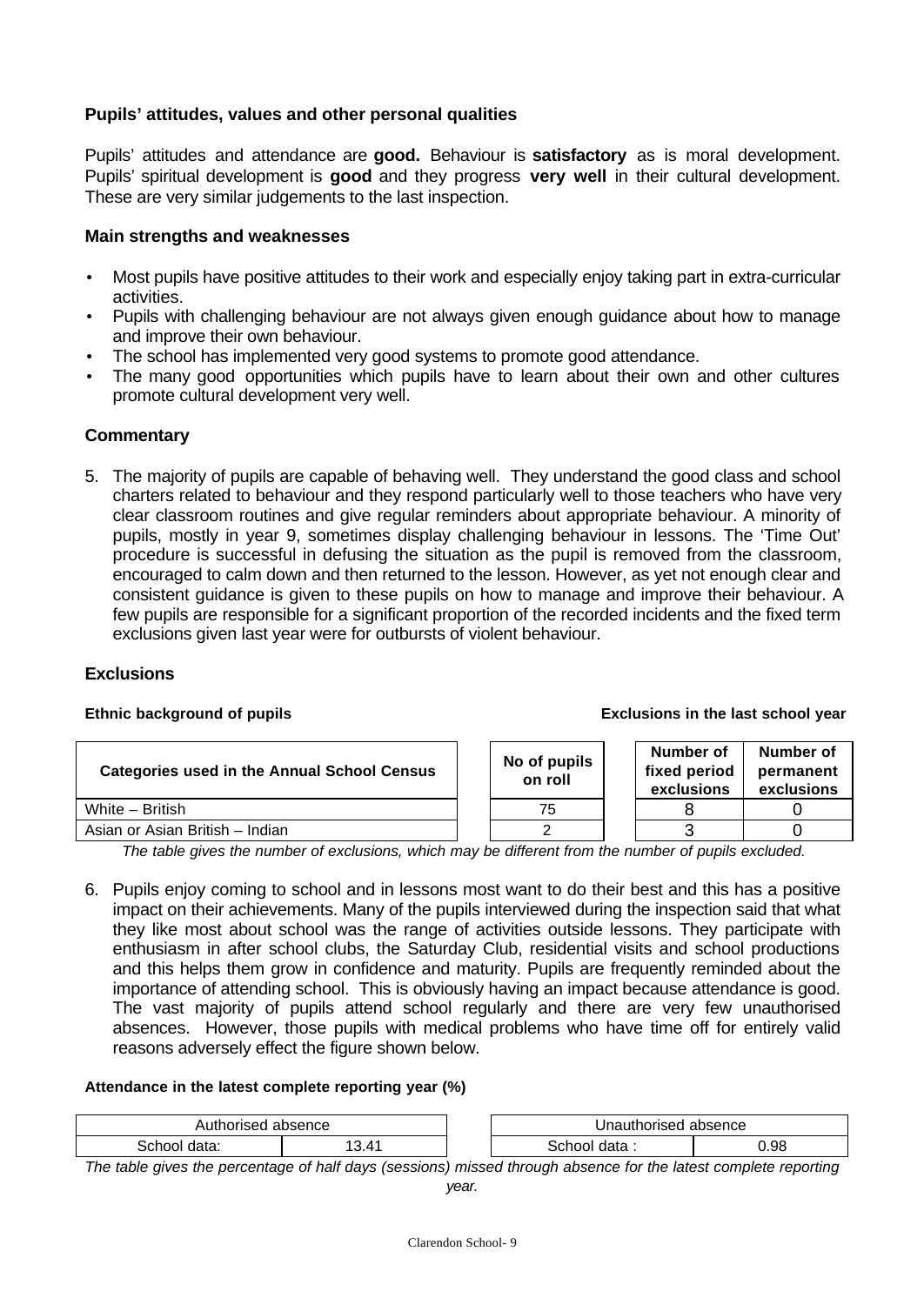7. The school has been very active in ensuring that all faiths and cultures are respected and supported. Pupils learn about major festivals and different faiths and ways of life in assemblies and lessons. The curriculum is enriched further by visits to a wide range of places of worship, museums and exhibitions. Consequently, pupils gain a very good insight into the diversity of the world and learn more about how their friends and neighbours celebrate important events and festivals. Pupils' cultural development is promoted very effectively in English and art.

# **QUALITY OF EDUCATION PROVIDED BY THE SCHOOL**

The quality of education is **good**. Teaching and learning and the curriculum are all **good**. Partnerships with parents, other schools and the community are **very good.** Pupils receive **good** care, support and guidance.

## **Teaching and learning**

Teaching and learning is **good.** It is excellent in physical education and very good in art across the school and in science and personal, social and health education for pupils in their final two years of education. The standards evident at the time of the last inspection have been maintained.

## **Main strengths and weaknesses**

- Lessons are planned and organised carefully and teachers are clear about what they want pupils to learn.
- The impact of good planning to develop learning is hampered where there are inconsistencies in the way teachers manage pupils' behaviour.
- Teachers ensure that pupils are included in lessons and use teaching assistants well to achieve this.
- Teachers effectively use their knowledge of what pupils understand and can do to plan the next stage in learning. In doing so they ensure that achievement is good.

## **Commentary**

#### *Summary of teaching observed during the inspection in 57 lessons*

| Excellent | Verv good | Good     | Satisfactory | Unsatisfactorv | Poor | Verv Poor |
|-----------|-----------|----------|--------------|----------------|------|-----------|
| 3(5%)     | 13 (23%)  | 26 (46%) | 15 (26%)     |                |      |           |

*The table gives the number of lessons observed in each of the seven categories used to make judgements about lessons; figures in brackets show percentages where 30 or more lessons are seen.*

- 8. The impact that teachers' subject knowledge has on pupils' learning and achievement is very significant and contributes to the success pupils gain in external examinations. The quality of pupils' performance in physical education and art is a direct result of the teachers' knowledge of their subject and has resulted in external recognition for the overall quality in these areas of the curriculum. Similarly pupils in Years 10 and 11 benefit from the ability of teachers to impart their knowledge, in subjects such as science, in a stimulating and motivating way. Their enthusiasm for their subject is obvious and has a very positive effect on learning and achievement.
- 9. It is clear that the senior management of the school has worked hard at developing a consistent approach to lesson planning. The success of their efforts is evident in the way that all teachers base their planning on the clear guidance provided for them. At the start of lessons pupils are always made aware of what the teacher is aiming to achieve in the session. They are questioned to recap on previous work and to determine their understanding. In one lesson for Year 7 pupils the teaching assistant is used very effectively to monitor the level of response by individual pupils. Lessons then proceed in a logical way to ensure that the focus of work is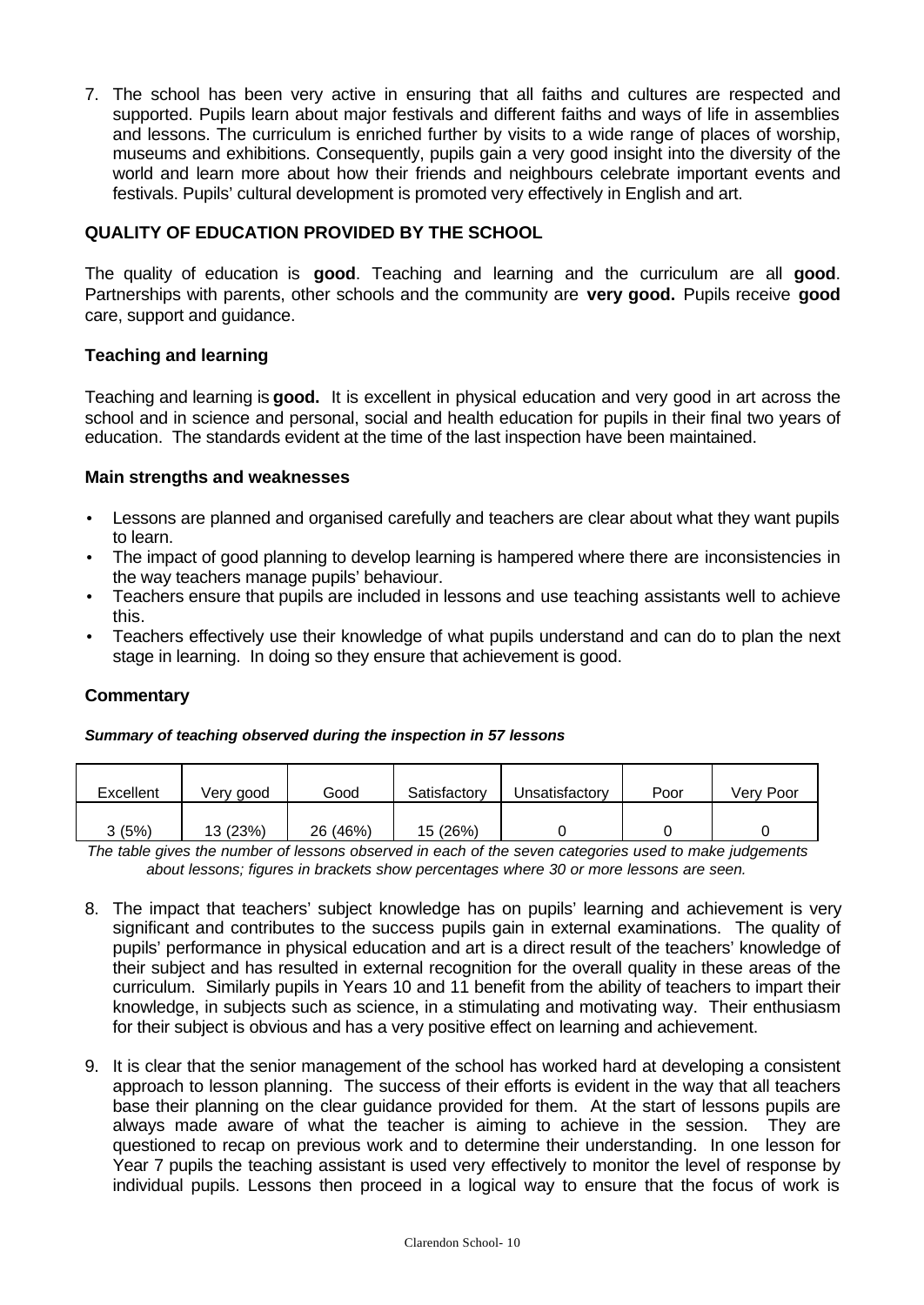addressed. In particularly effective lessons the end of the session is used to assess pupils' understanding and to suggest possible work for the next lesson.

- 10. Despite the high standards of planning and the good use of resources, the quality of teaching is hampered when pupils' behaviour is not managed in a consistent way. Teachers do try and follow strategies outlined in the school's behaviour policy such as ignoring inappropriate responses or actions. However, when this fails it is sometimes too late to stop the behaviour escalating. In a religious education lesson silly behaviour was ignored and the end result was that two pupils were removed by senior staff. The situation could have been resolved by separating the two pupils involved at an early stage in the lesson. There is a system of rewards in place but the impact of these is sometimes reduced by their inconsistent use. Most teachers are rigorous in ensuring that rewards have to be earned. However, a minority give out rewards such as the "lottery tickets" when behaviour does not merit it.
- 11. Teachers are careful to include all pupils in the activities planned and make good use of teaching assistants to achieve this. The role of support staff is clearly identified and their effectiveness in supporting pupils ensures that all, including those with additional special needs, are successfully included and achieve well. For example, the effectiveness of their interventions with pupils who exhibit challenging behaviour ensures that they usually remain in the lesson and complete their work to a good standard. The use of the quiet aside or the clear explanation as to why they should respond in a particular way or move to another part of the classroom often calms pupils and defuses potentially difficult situations.

## **Assessment**

12. The effective systems established by the management of the school to monitor pupils' performance over time are used well by teachers to reach informed judgements on pupils' progress and to plan the next step in learning. The quality of marking is good and this, together with the regular sampling of pupils' work in all subjects using National Curriculum levels, means that teachers have good information on which to make secure judgements on achievement over time. Subject co-ordinators play an important role in ensuring that judgements made by teachers are consistent and they regularly monitor the work sampling to achieve this. This ensures that the quality of assessment is rigorous and can be relied upon to support teachers in planning what pupils should learn next.

## **The curriculum**

Overall the curriculum is **good.** The quality of pupils' learning and achievement is significantly enhanced by the **very good** range of activities that they have access to during and after school. The strengths identified at the time of the previous inspection have been maintained.

#### **Main strengths and weaknesses**

- Curriculum plans provide good guidance for teachers who use them well to prepare lessons.
- The very good curriculum in Years 10 and 11 makes an effective contribution to pupils' personal and social development. It prepares them well for leaving school.
- A good range of examinations enables pupils to have their achievement recognised.
- Overall accommodation is good. Improvements in facilities for art, science and music have had a positive effect on pupils' achievement

## **Commentary**

13. The headteacher and governors recognise the importance of providing pupils with a range of experiences and opportunities to support their learning and motivate them to achieve well. As a consequence the curriculum is significantly enriched in a variety of ways that successfully supports the good learning taking place in the classroom. Visitors are used well to promote pupils' understanding in specific subjects. For example, there are regular visits from the police to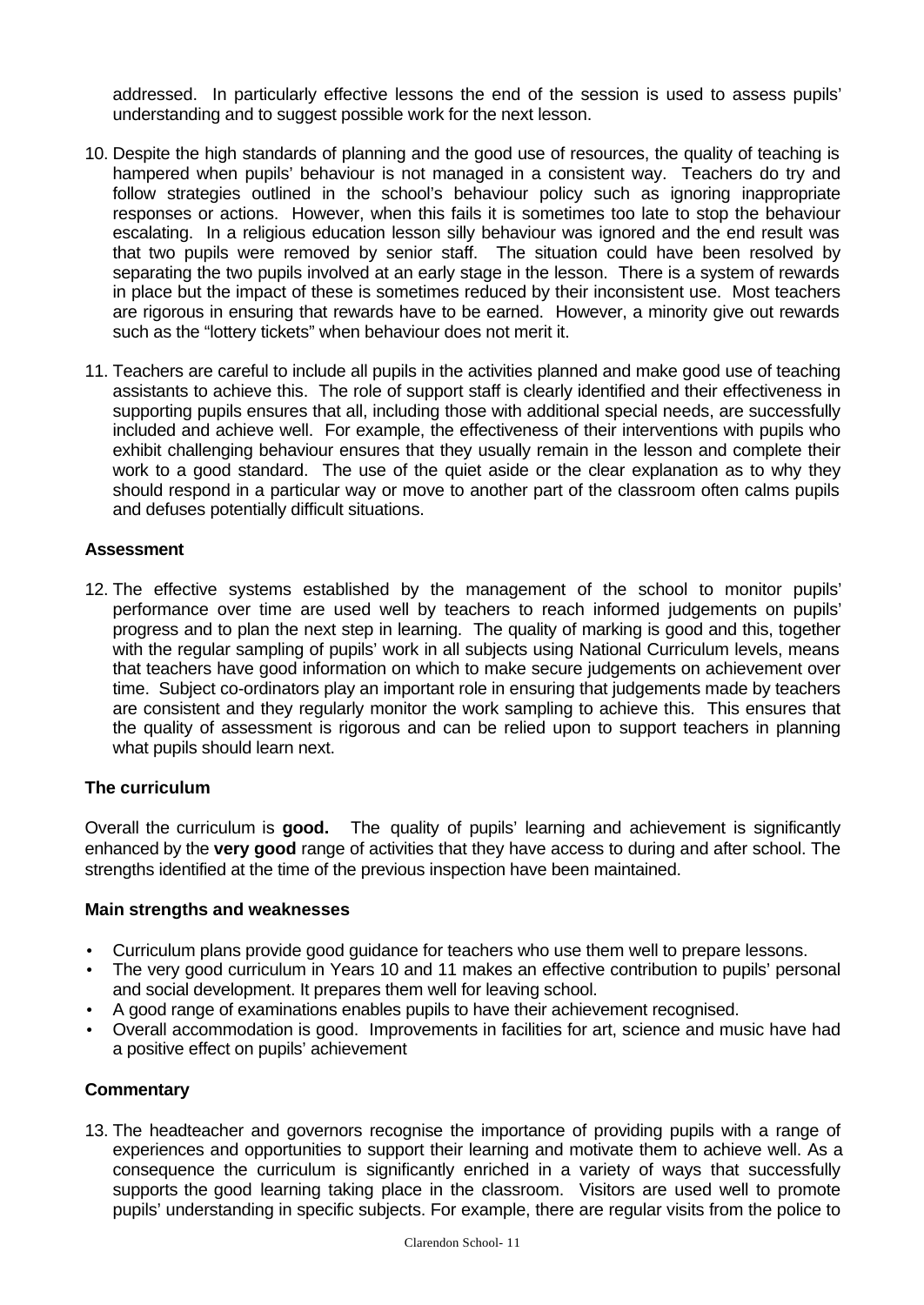reinforce pupils' understanding and awareness of drug issues. Teachers and support staff plan a very wide range of clubs both at lunch-time and after school and there are very good opportunities for pupils to take part in residential trips. Pupils of all ages benefit from the extensive and exciting range of sporting activities and they are regularly involved in very good quality creative experiences, which include whole school art and design and technology weeks. This very wide range of opportunities makes a significant contribution to pupils' achievement and to their personal development. The quality of the curriculum in physical education and art has been recognised by the Sportsmark and Artsmark awards

- 14. Planning in most subjects is appropriately developed from national subject guidance. This ensures that subject plans provide good guidance for teachers when they prepare lessons and pupils have good opportunities to build on past learning. In the majority of subjects, learning opportunities are planned using age appropriate curriculum materials, which are effectively adapted by teachers to reflect the needs and abilities of the pupils in their class. In this way all pupils are included well in lessons. As a consequence of subject plans being used well by teachers the relevance of the activities provided ensure pupils are able to make good progress. There is an appropriate emphasis on subjects such as English and mathematics, which ensures that pupils have enough opportunities to develop basic skills and this helps them achieve well in other subjects.
- 15. Pupils in Years 10 and 11 are prepared very well for leaving school. Careers education, work experience, links with college and workplace learning all make an effective contribution to pupils' education. In addition it provides them with the information on which they can make informed choices about what they want to do when they leave school. The school is appropriately developing further opportunities for work place learning.
- 16. There are good opportunities for pupils' learning to be recognised through a range of appropriate examinations. There are also opportunities for pupils to achieve recognition for their learning through activities such as the Duke of Edinburgh Award. Senior management is prepared to adapt the timetable to provide pupils with the chance to follow higher level courses in subjects where they are achieving well. For example, six pupils are currently studying for a science GCSE. This is entirely appropriate and reflects the schools' desire to ensure that pupils achieve to their full potential. However, at times pupils are involved in learning that does not interest them and where they do not have enough knowledge or skill to achieve external recognition for their efforts. The school has already identified that there is a need to further extend the range of examinations offered to pupils so that they better reflects pupils' interests and the needs of lower attainers.
- 17. Accommodation has been improved significantly since the last inspection, particularly for science, art, music and drama. These improvements are having a positive impact on pupils' achievement and on the opportunities they are given. Good quality displays, which are informative and also celebrate pupils' achievement, help to make the school a very positive learning environment.

## **Care, guidance and support**

The school ensures that it provides **well** for pupils' care, welfare, health and safety. Pupils receive **good** support, advice and guidance. This is similar to the judgements made at the last inspection. Involvement of pupils through seeking, valuing and acting on their views is **very good**.

## **Main strengths and weaknesses**

- The school values the views of pupils.
- Although there are good procedures for health, safety and care there are potential dangers on the playground where older pupils mix with much younger pupils.
- Effective support is available to the majority of pupils. However, individual targets to support pupils with challenging behaviour are not detailed enough.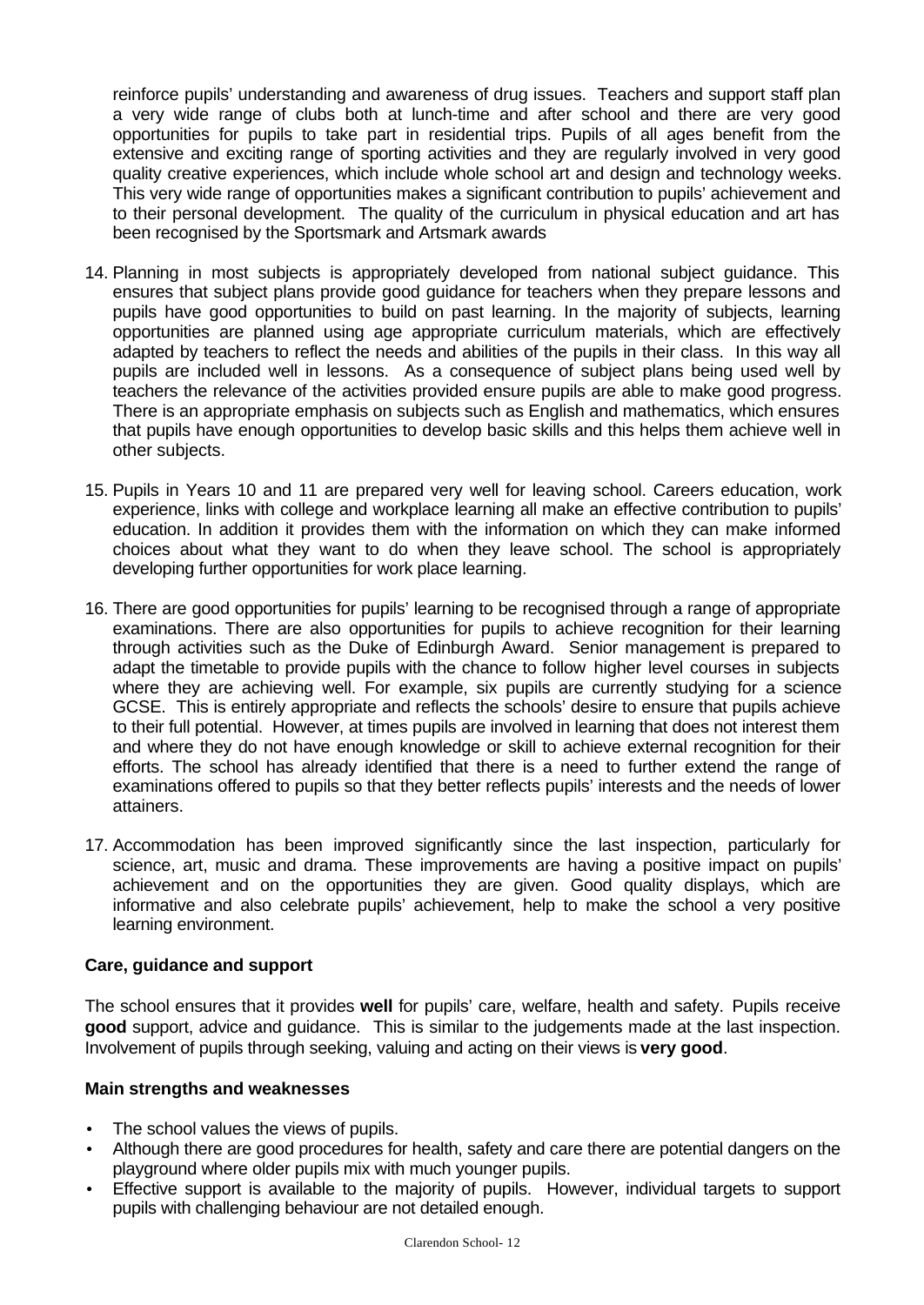• There is good provision for older pupils to make decisions about their future.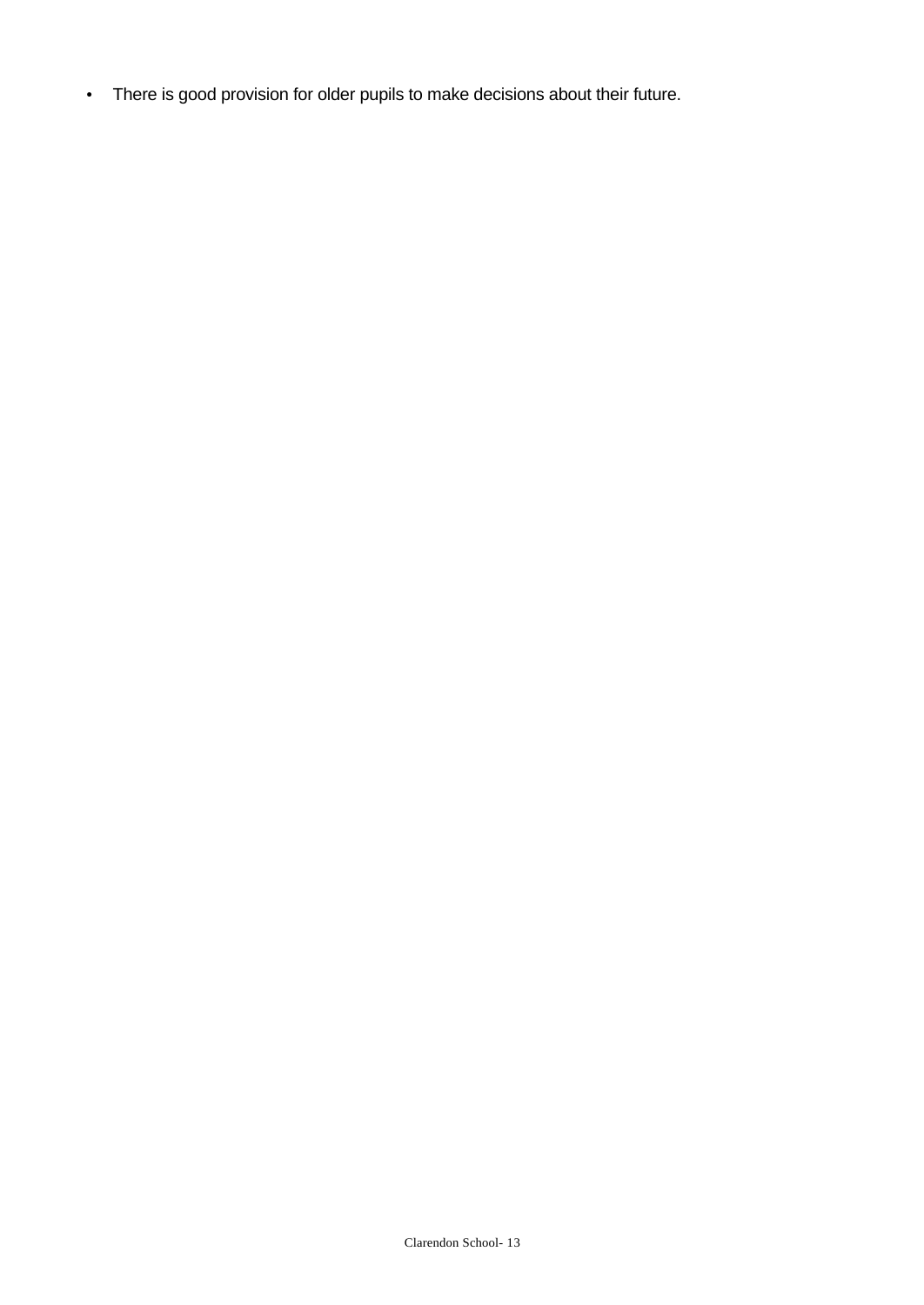## **Commentary**

- 18. The school seeks pupils' opinions on a range of issues. For example, pupils were asked to complete a survey about the new setting arrangements for mathematics lessons and their approval confirmed the scheme's success. Members of the school council are keen to bring about improvements to school life. With the support of the headteacher, they are currently considering separate play areas for younger and older pupils and vending machines for healthy snacks. In lessons, assemblies and annual reviews staff listen to pupils and value their opinions.
- 19. Senior management, staff and governors ensure that the pupils work in a healthy environment and risk assessments are in place. The headteacher is the designated member of staff with responsibility for child protection and carries out her duties effectively. Staff understand school procedures and they know to report any concerns to the headteacher. The arrangements for first aid are very good and good records are kept of accidents and medication. There is good supervision around the school and in the playground. At breaks all pupils play and socialise together in the same area. Although some younger and older pupils clearly enjoy being together there are potential risks to pupils' safety when such a wide age range play together in the same area.
- 20. Staff and outside professionals, such as a counsellor, provide effective support to individuals in managing their routines and emotions and helping them to achieve their personal targets. This contributes positively to the good relationships that exist which help most pupils to achieve well in their personal and social development. However, the school does not fully address the needs of pupils with challenging behaviour. Annual reviews and subsequent individual education plans do not identify in sufficient detail how the school is going to respond to and bring about improvements in their behaviour.
- 21. There is good input from the Connexions service for pupils from year 9 and this, together with a good programme of careers education and well planned and supported work experience placements, ensures that pupils have appropriate and impartial guidance. By Year 11 pupils have followed a very good programme in personal relationships, careers and work experience and this ensures that they are well prepared for further study and a choice of career.

## **Partnership with parents, other schools and the community**

Links with parents, other schools and the community are **very good.**

#### **Main strengths and weaknesses**

- The school successfully reaches out to parents and provides them with very effective support.
- Pupils' learning is greatly enriched by the very good range of visits and visitors.
- The very good outreach programme is highly valued by local mainstream schools.

#### **Commentary**

22. Parents and carers hold the school in high regard. They value the support given to them by staff and the many opportunities they are provided with to find out about how their child is doing at school. They appreciate the useful information sessions made available to them, for example on drugs education and careers. This, together with the series of helpful information leaflets that have been produced on a wide range of topics, reflects the importance the headteacher and staff place on developing very good relationships with parents. This quality of the partnership that now exists with parents is an improvement since the last inspection.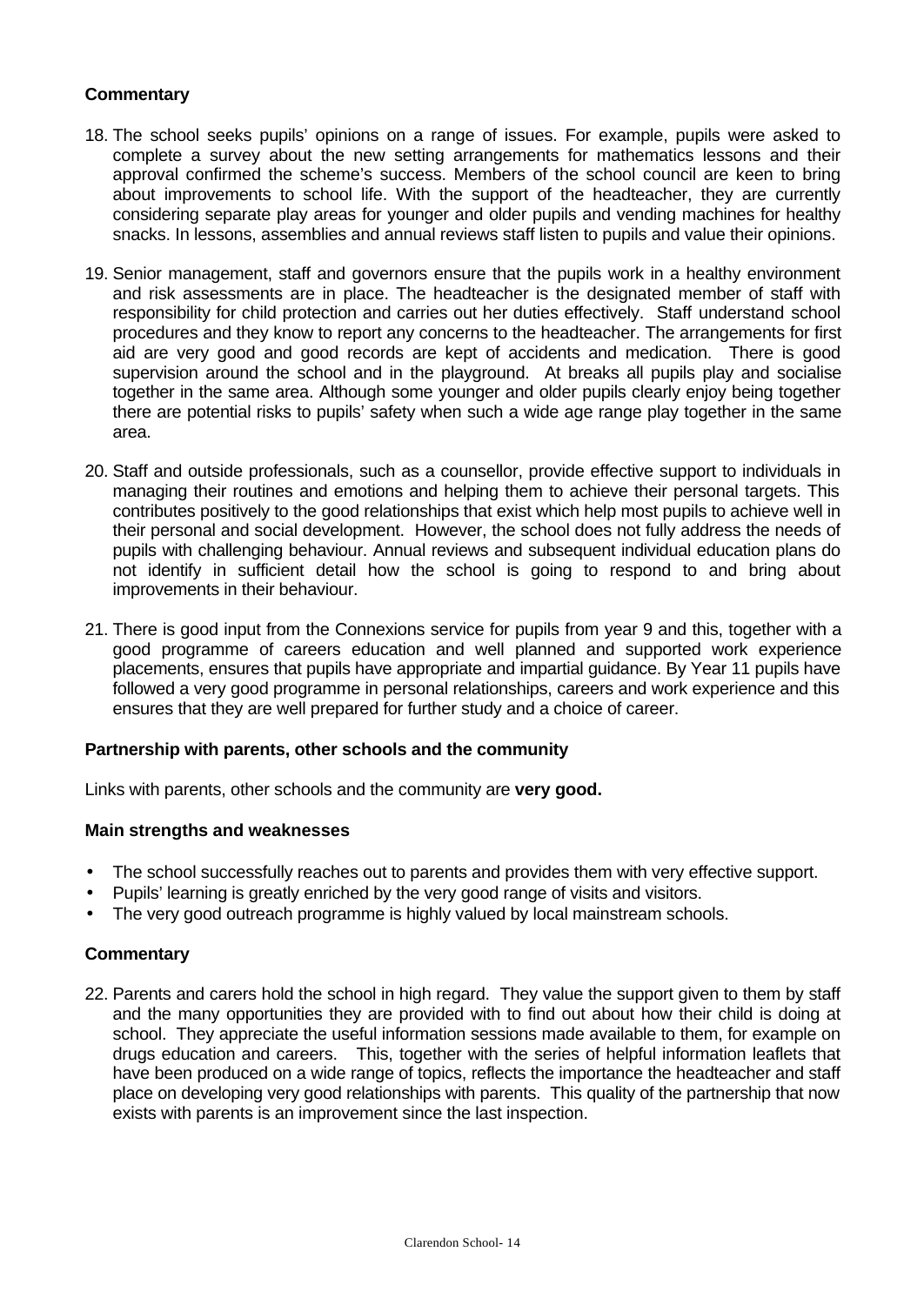#### **Outstanding Practice. The following demonstrates an example of excellent support provided for parents**.

The school provides excellent support to families through funding a parent support worker. Governors and senior management recognised that many families and carers need specialist advice which staff did not always have time or expertise to give. By successfully bidding for funding, the school appointed a part-time support worker who helps families complete claim forms, liaises with other external agencies and puts parents in touch with support groups. The school also recognises the need for weekend activities for pupils which would also give respite for families. By working with other charities to find funding and staff, the support worker set up a Saturday Club for 20 pupils and this service is greatly valued by the families and their children. The appointment of the parent support worker is an extremely effective use of funding to provide targeted and much needed assistance to families and frees up the rest of the staff to concentrate on pupils and their achievements.

- 23. The school's partnership with the community is very good and the links established have a very positive impact on pupils' academic and personal achievements. Visits to places of interest together with visitors to school bring the curriculum to life and extends pupils' experiences. Residential visits, camping weekends and sailing provide pupils with a better understanding of the wider world as well as developing their social skills. The school has established good links with local employers and pupils benefit from good quality work experience and placements.
- 24. The school has developed strong links with local primary and secondary schools. Through the outreach programme, pupils from Clarendon have opportunities to participate in activities with pupils from mainstream schools. For example, in one very successful link, pupils in Years 5 and 6 have been involved in an ICT and an art project. Staff in the mainstream school have benefited from the specialist knowledge and teaching skills of Clarendon teachers. Pupils in both schools have enjoyed working together and it has promoted their personal and social skills very well. A further project is planned with a focus on physical education.

## **LEADERSHIP AND MANAGEMENT**

The leadership of the head teacher and deputy headteacher are **very good**. The management and governance of the school is **good**. The governors' involvement in the range of the school's work has improved since the last inspection.

## **Main strengths and weaknesses**

- The headteacher is constantly seeking to provide the very best for her pupils and is passionate in her desire that pupils achieve to their full potential.
- Very good use is made of available information to make secure judgements on how well the school is doing.
- Whole school development planning is complicated and does not always fully check on the impact of previous developments on the work of the school.
- Senior staff have ensured that measures for checking on pupils' progress are comprehensive and very effective.
- Governors have a good working relationship with staff and have suitable systems for supporting and monitoring the school's work.

## **Commentary**

25. The headteacher is passionate in her desire to ensure that what the school provides for its pupils is relevant and effective in enabling them to make progress. She is innovative and always looking to improve the school's work. For example, the school has signed up to take part in a private funded initiative with regard to the development of the teaching of ICT. Both the headteacher and deputy will be part of the staff group being trained and this level of involvement shows their commitment to their teaching colleagues. Similar developments in recent years have had a very positive impact on improving the work of the school. Pupils now have more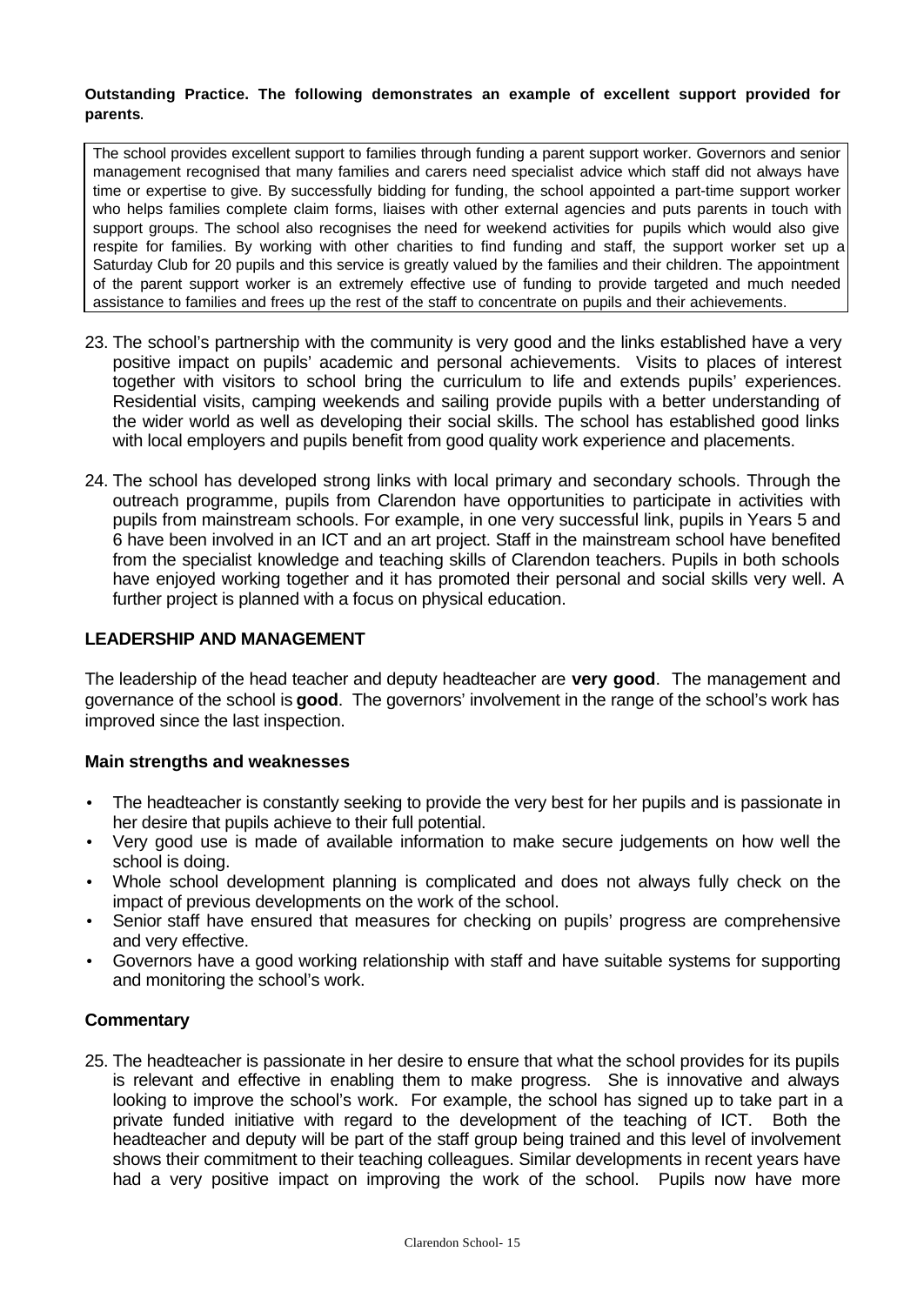opportunities to take external exams and opportunities for pupils to attend mainstream schools have been increased.

- 26. The deputy headteacher provides the headteacher with very effective support. Senior staff are prominent around the site during the school day and ensure that other staff are deployed appropriately. They support their colleagues well, particularly when teachers are faced with individual pupils behaving inappropriately. In addition senior staff have ensured that pupils are assessed carefully and accurate records are kept of their progress. They have also recognised the need to give families support and the appointment and development of the family support worker's role has been a very positive and much appreciated feature of the school's work.
- 27. All staff are given the opportunity to be involved in the school's development. There are key stage meetings as well as subject meetings. In addition, the senior management team conducts survevs of staff and this information is used to produce a range of development plans. However, not all staff are fully aware of how their particular subject or department plan fit in with the overall school plan.
- 28. The management of the school rightly realise that work needs to be done on developing staff expertise in dealing with pupils' behavioural difficulties. There is in place planning to address this problem. Although this is of a good standard it is important that the outcomes of the work done to rectify the difficulties are thoroughly evaluated to check their success. Currently planning does not always check on how developments identified in planning have impacted on standards and pupils' achievement.
- 29. Governors have set up appropriate committees and the minutes of these demonstrate that they have a good involvement in monitoring all aspects of the school. They have ensured that they have met all their statutory duties and, in particular, put an important emphasis on the inclusion of all pupils in the life of the school. However, minutes of meetings indicate that governors are not always fully involved in setting the priorities within the school improvement plan and rely on the headteacher to lead these developments.
- 30. Finance available to the school is used well and enables the school to provide a good quality of education for its pupils. The finance committee has a good overview of expenditure and although the school development plan has limited links to the overall school budget, there is an appropriate system for delegating money to the head teacher to allocate to each area identified for improvement. There is currently a large under spend but this is only because the school is planning to develop facilities further. The money in reserve has been set aside for very good projects such as a new therapy room and a considerable increase to the facilities for ICT.

## **Financial information**

#### *Financial information for the year April 2002 to March 2003*

| Income and expenditure $(E)$ |         | Balances (£)                                |        |
|------------------------------|---------|---------------------------------------------|--------|
| Total income                 | 1235540 | Balance from previous year                  | 122649 |
| Total expenditure            | 1257143 | Balance carried forward to the next<br>vear | 101046 |
| Expenditure per day pupil    | 11224   |                                             |        |

# **OTHER SPECIFIED FEATURES**

## **Oldfield House Unit**

The provision in the unit is **very good**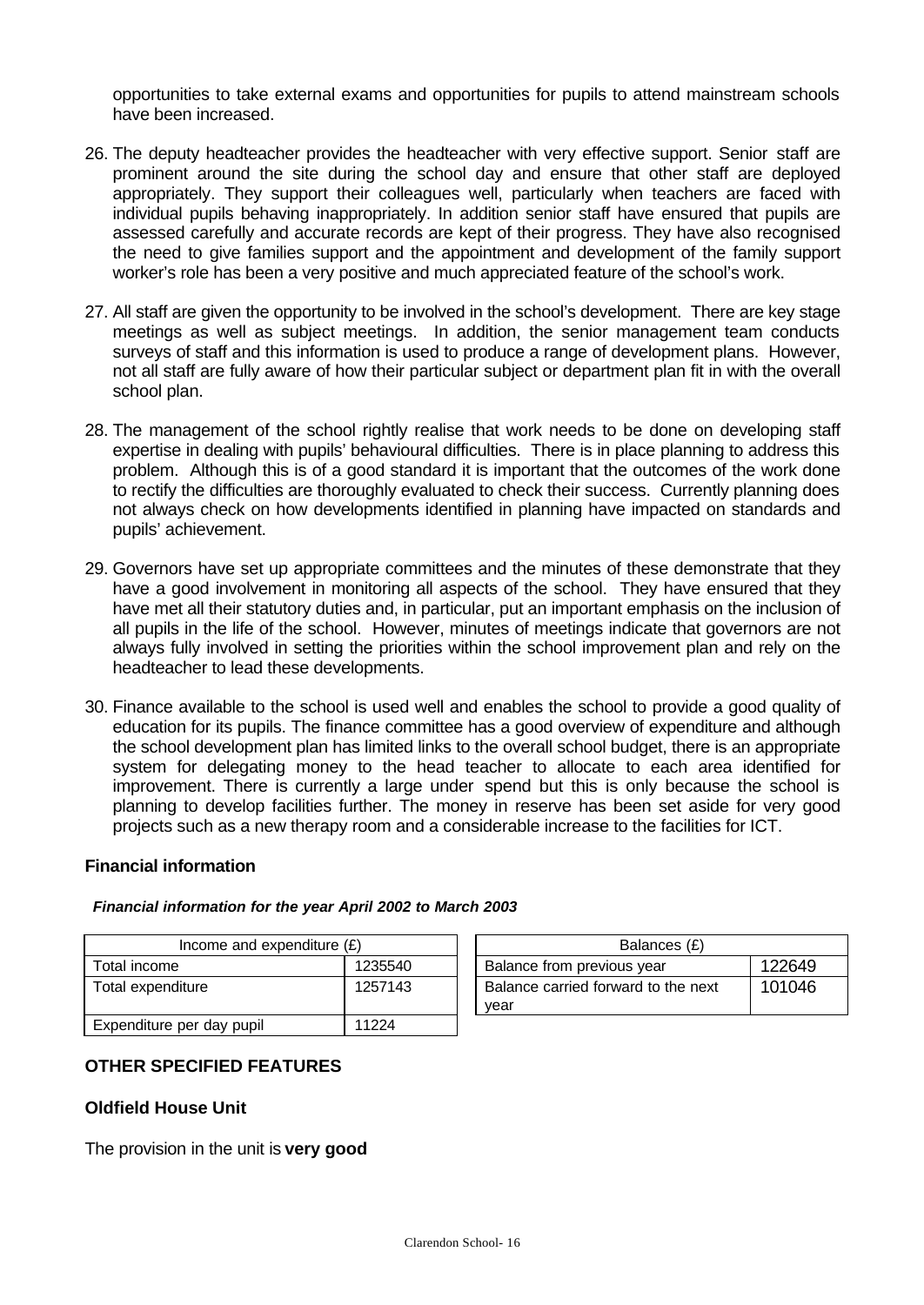## **Main strengths and weaknesses**

- The unit is a safe and secure environment where pupils can achieve well in lessons and in their personal development.
- Individual attention is given to all pupils, which ensures that they are cared for very well.
- The very effective work of the unit leader is well supported by his staff team.
- The high quality work undertaken with pupils from mainstream primary schools who attend on a part time basis.
- The positive links established with parents who are very well informed as to their child's progress.

- 31. The unit provides a very positive experience for both the full time and part time pupils that it educates. The atmosphere is one of calm where pupils are given opportunities and support to work through the difficulties they have with their behaviour or their emotions. Although staff understand the need to set firm and clear expectations they also realise the importance of giving pupils the opportunity to express what is concerning them without fear. The unit has a very effective behaviour policy which includes, when necessary, correct procedures to restrain pupils who may be damaging themselves or others. Such incidents are recorded properly and pupils have good opportunities to talk through how unpleasant situations can be avoided in the future. Records show that as pupils settle such incidents are considerably reduced.
- 32. Pupils' achievements are rewarded through certificates and there is a good system to present these in pupils' individual records of achievement. When pupils leave the unit they take these with them, having had the opportunity to choose what will be included in their folder. Evidence shows that pupils have made considerable progress in the last year. For example, a current Year 6 pupil's reading age has improved by 3 years in the space of twelve months. Achievements in Numeracy are also good with teachers' records and pupils' work showing that pupils now have a greater understanding of number. The unit uses a nationally recommended checklist of observations to measure pupils' conduct, their learning skills and their emotional development. Individual records show improvement in all three areas, but more so in pupils' conduct and emotional development. Careful analysis of these results provides staff with the focus for future work.
- 33. The curriculum is very appropriate and in addition to studying National Curriculum requirements other elements, relevant to pupils' special needs, are included as required. For example, regular 'anger management' sessions help pupils understand what makes them angry and what they can do to avoid losing their temper. Additional work such as this makes a very positive contribution to the progress pupils make in managing their own behaviour.
- 34. When the school was first asked to take over for the unit it was faced with many difficulties. It is to the credit of all involved that these have been overcome and that the unit is now very effective in its work. In particular the headteacher managed the task of taking responsibility for the unit with commitment and considerable skill and diplomacy. The teacher responsible for the work of the unit is a very strong leader who has inspired his staff team
- 35. The unit currently supports selected pupils from eight primary schools and they follow a part time programme for six weeks. These programmes are very appropriately based on the needs of the pupils referred. Once the placement has been completed the pupils receive very good follow up support at their mainstream schools. The headteachers of the primary schools involved report how pleased they are with the level of support received and how effective it has been with the individual pupils involved. More than twenty pupils have benefited from this very effective level of support in the last year.
- 36. The unit works very hard at involving parents in their children's learning. Daily reports and very well presented newsletters are very informative. Parents also attend parents' evenings each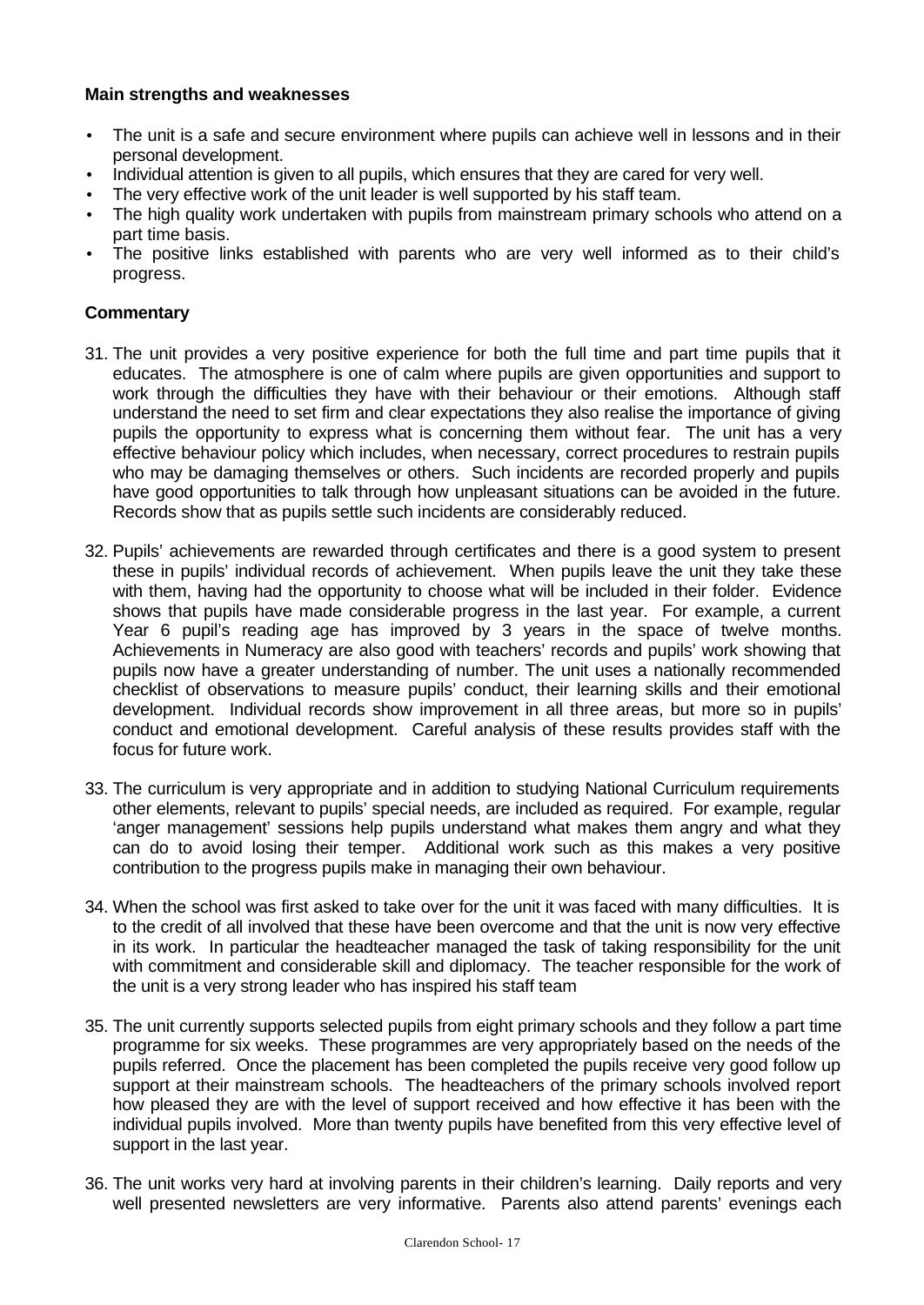term and annual reports provide good details of pupils' progress. The unit also has the use of the family support worker from the school and this link provides important individual help to the families of each pupil.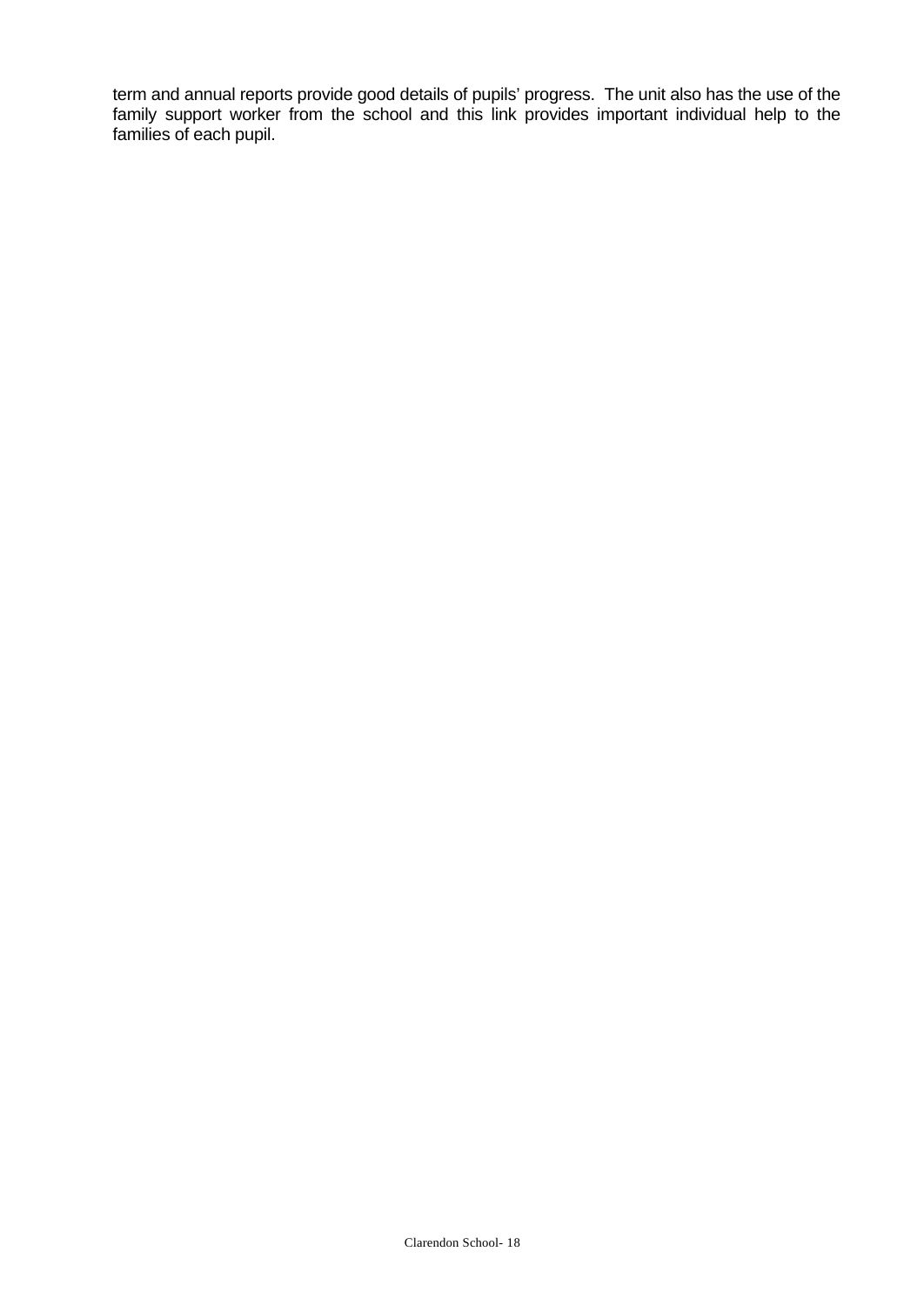# **PART C: THE QUALITY OF EDUCATION IN SUBJECTS AND COURSES**

Throughout the following commentary, overall judgements about provision relate to the effectiveness of teaching and learning, curriculum leadership and any other significant aspects.

## **ENGLISH AND MODERN FOREIGN LANGUAGES**

*Only two lessons were observed in a modern foreign language (French) and so no judgements on provision are made about this subject*

## **English**

Provision in English is **good.** This is an improvement since the last inspection when it was judged to be satisfactory.

## **Main strengths and weaknesses**

- Teaching is good and benefits from the thorough understanding teachers have of where pupils are in their learning.
- Achievement in speaking and listening is good. However, in a minority of lessons pupils' are reluctant to speak through a fear of inappropriate comments from others.
- Pupils make good improvements in reading and those experiencing difficulty receive additional support.
- Not all pupils achieve equally well in writing and this aspect of English is not always well developed in other subjects.
- The subject is well led and managed.

- 37. Teachers plan effectively and provide interesting activities, which engage pupils' interest and encourage their participation. Work in lessons is very well supported by a good range of visits, for example to the Charles Dickens Museum, and by opportunities to work with visitors such as poets and drama groups. Planning and lesson organisation, based upon a good knowledge of where pupils' are in their learning, closely follows school procedures and pupils are aware of what they are expected to achieve. Teachers provide appropriate opportunities for pupils to work towards the targets in their individual education plans and in the majority of classes, there is a focused weekly lesson where activities are specifically planned to promote achievement against these targets.
- 38. Pupils of all ages achieve well in speaking and listening. In the majority of lessons where pupils' behaviour is managed well and at other times during the day pupils are confident to talk about their work and experiences and to express their views. Pupils participate well in activities such as the school council and the school play where they remember their lines and speak clearly. Pupils generally listen attentively in lessons and achieve well because they gain new understanding. However, in a small but significant number of lessons teachers do not respond to inappropriate comments as effectively as they could and pupils are reluctant to answer questions or share ideas. This limits opportunities to improve their speaking skills and for the teacher to check if they have understood.
- 39. Pupils of all ages achieve well in reading. Pupils make good progress because the school provides plenty of opportunities for them to practice their skills, for example pupils in Year 10 still read to an adult regularly and there is time for paired or quiet reading on the timetable. Pupils' progress is checked regularly and pupils who are not progressing as well as they could are effectively supported by the school's use of a reading recovery programme.
- 40. The achievement of pupils in writing is satisfactory. The school recognises this as an area for development and has appropriately identified the need to promote better standards in writing.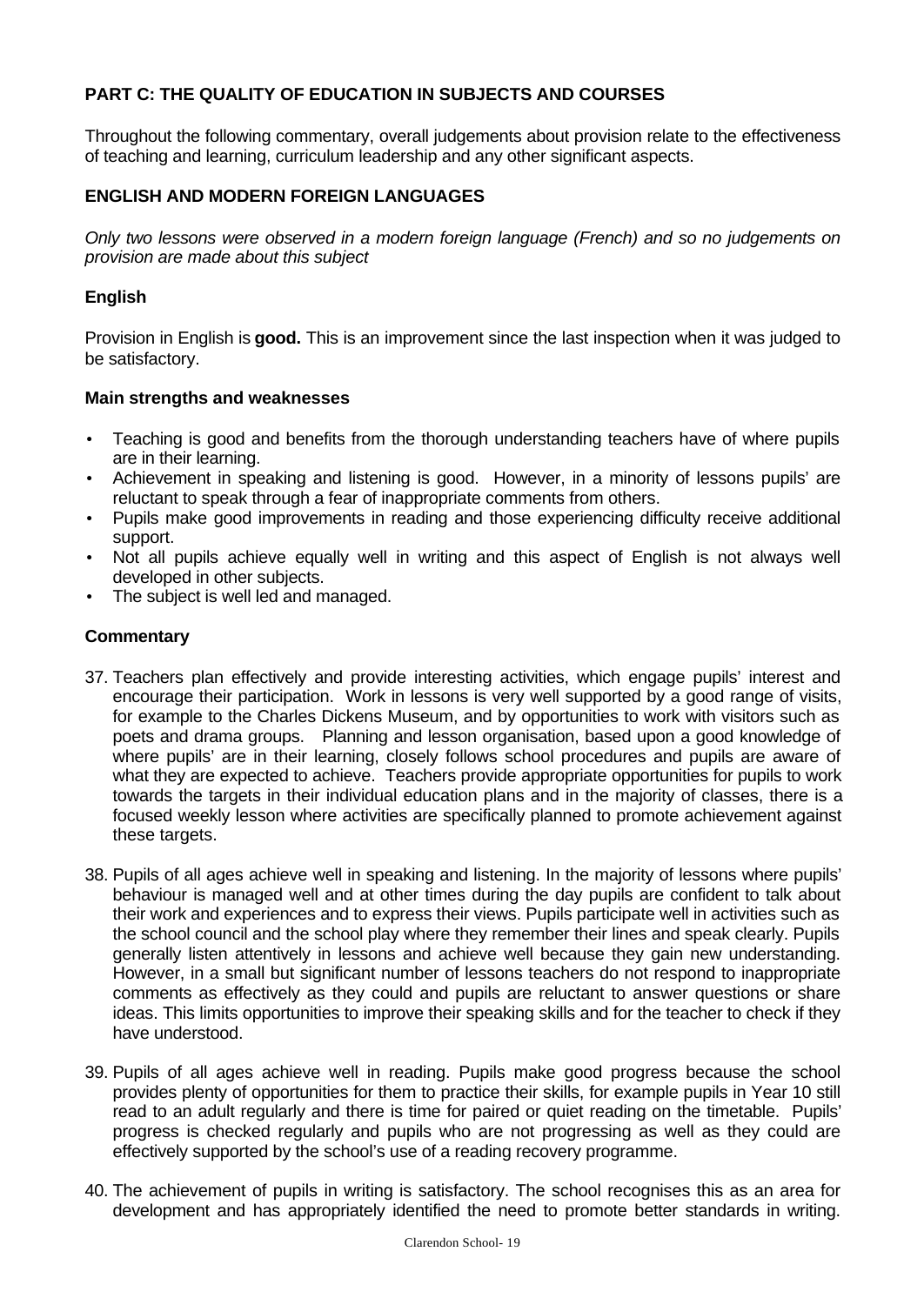Work such as spellings and handwriting are planned effectively by teachers to reflect the abilities of individual pupils and achievement is frequently good in these areas. There are good opportunities for pupils to write at length and for different purposes but the needs of lower attaining pupils are not sufficiently well considered and they do not achieve as well as others. The work in their books is often unfinished or very limited while higher attaining pupils write at length providing good detail and using simple punctuation accurately.

41. The subject is well led and managed by the co-ordinator. A suitable subject development plan has been established and the priorities identified should enable the school to improve standards in the subject. The co-ordinator has good opportunities to observe lessons and the effect of the resultant targets is reflected in the good standard of teaching seen across the school. Pupils' work is also checked regularly and the judgements teachers make about their level of attainment is compared with those made by other teachers to ensure that they are accurate.

## **Language and literacy across the curriculum**

42. There are good opportunities for pupils to practise their literacy skills in other subjects but these are not identified sufficiently well in subject plans and are too dependent on the skills of individual teachers. For example, the school has not identified how other subjects of the curriculum can be used as a vehicle to develop pupils' writing skills further.

## **Modern Foreign Language**

43. It is clear that pupils' achievements in French are well supported by the good opportunities for them to learn about French culture during lessons and when they make a day trip to St Omar in France. Planning and work indicates that pupils have good opportunities to achieve and to develop good skills in speaking and listening. However, observation of a Year 10 lesson indicates that a small number of pupils are not interested in the subject and find it difficult to participate sensibly in lessons. This is because the learning planned for them does not reflect their needs or their interests.

## **MATHEMATICS**

Provision in mathematics is **good.** Strengths identified at the last inspection have been maintained.

#### **Main strengths and weaknesses**

- Teaching the subject in groups based on ability, together with good planning of lessons, enables pupils of all abilities to achieve well.
- All pupils demonstrate an ability to work independently and have the opportunity to take examinations in the subject at a level appropriate to their needs.
- Information and communication technology is used well to support learning.
- Leadership and management of the subject is good.
- There is insufficient planned use of mathematics in other subjects.

#### **Commentary**

44. Teachers plan lessons effectively, making good use of the National Numeracy Strategy and Key Stage 3 Strategy. Pupils particularly enjoy the start of lessons, when they practise mental arithmetic skills. For example, pupils in Year 7 were very motivated when using a 100 square to "guess my number" and made progress in identifying odd and even numbers. Pupils are taught mathematics in groups according to ability and this is effectively promoting progress in the subject. The pupils prefer the smaller groups and feel that they are learning more. Teachers use questioning effectively to ensure that pupils of all abilities are making progress. Work is well marked with suggestions for improvement. The knowledge of where pupils are in their learning is used well as a basis for future planning.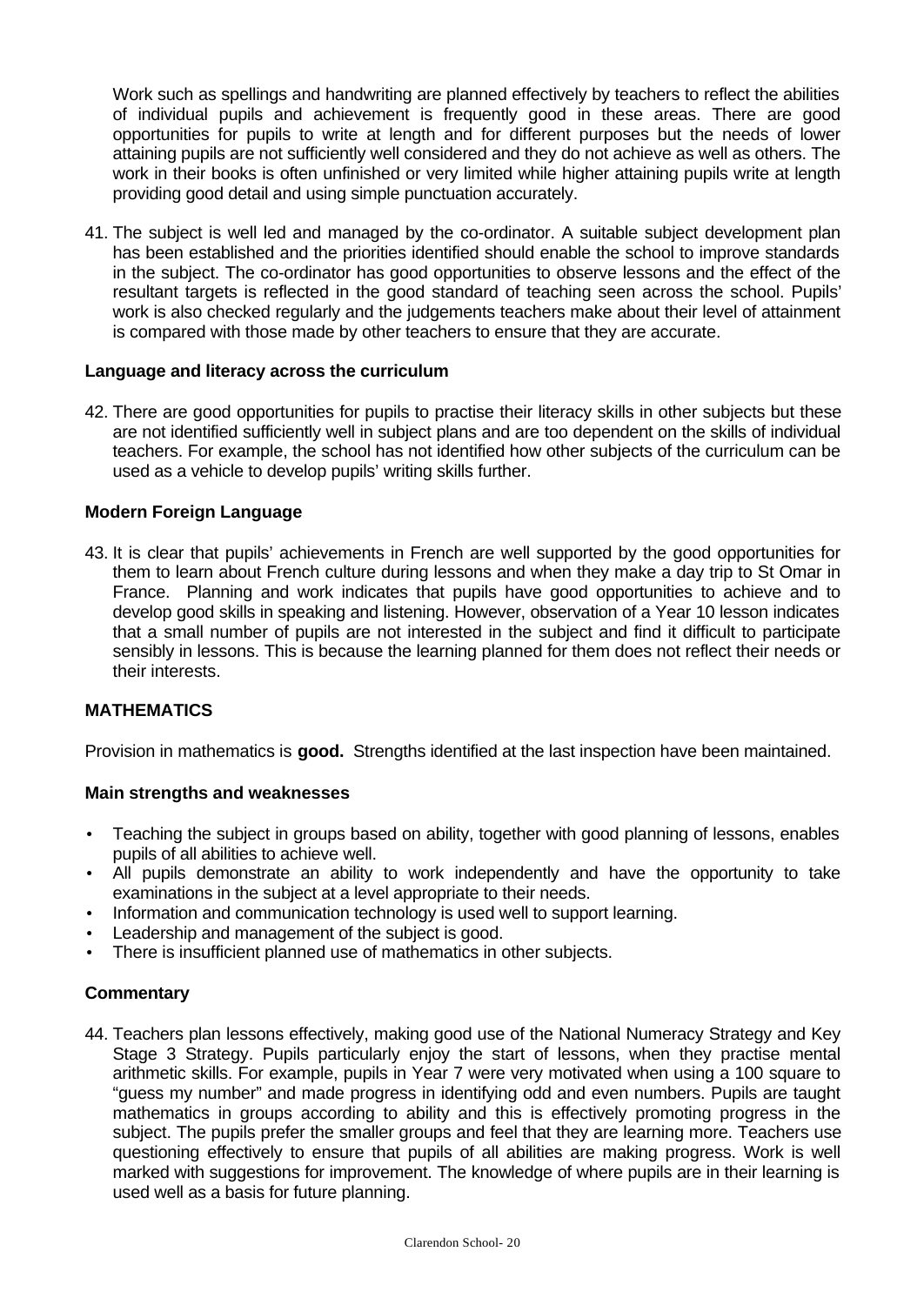- 45. Pupils make good progress as they move through the school. In Years 3 to 6, they consolidate early number skills, such as simple addition, time, shape and measurement and they make good progress. For example, higher attaining pupils in Year 6 were able to work independently on a worksheet adding twos and were beginning to understand the relationship of continuous addition to multiplication. During Years 7 to 9, pupils learn simple multiplication and division, measure lines in centimetres and know how to work out perimeters and areas using squared paper. They learn how to organise and sort shapes into sets and pupils' experiences are broadened by using the Internet to look at Venn diagrams. Information and communication technology is also used very well for data handling and one pupil was able to enter text and numbers into a database and create a graph independently.
- 46. Pupils in Years 10 and 11 follow coursework leading to appropriate accreditation and by the end of Year 11, most are successful in Entry Level examinations. Although no pupils are taking GCSE this year, it is available if considered suitable for any pupil. In a good lesson, Year 11 pupils co-operated very well and were able to explain how they arrived at their conclusions. The school has a mathematics system with a multi-sensory approach for lower attaining pupils, who were seen using this with enthusiasm. These pupils are given very good support by teaching assistants.
- 47. Leadership and management of mathematics is good. The co-ordinator is aware of her responsibilities and ensures that staff receive appropriate training and that the subject is well taught. In order to develop her expertise she has taken the opportunity to observe leading mathematics teachers in other schools. The subject has maintained the good provision evident at the time of the last inspection.

## **Mathematics across the curriculum**

48. Pupils have satisfactory opportunities to practise their mathematical skills in other subjects. For example, spreadsheets are used in information and communication technology and in physical education the teacher uses odd and even numbers in the warm-up. There are good links to mathematics in science through the use of pie charts to demonstrate eye colours and bar graphs to record height. However, although teachers often take advantage of opportunities to reinforce mathematics, they do not always plan specifically to include numeracy in lessons and this is an area for development.

# **SCIENCE**

Provision in science is **good.** It is very good for higher attaining pupils in Years 10 and 11. There has been good improvement in the subject since the last inspection.

## **Main strengths and weaknesses**

- The quality of teaching and learning is good overall, with two examples of very good and one of excellent practice.
- Higher attaining pupils in Years 10 and 11 achieve very well because teaching is very good and they have access to suitable accreditation.
- The subject leader provides a very good role model for other teachers and is developing the subject well.
- Pupils have access to a well-equipped science laboratory and learn to use equipment sensibly and safely.
- Achievement is good because teachers plan their lessons well to ensure that the needs of pupils of all ages and abilities are met.

# **Commentary**

49. Pupils in all year groups make good progress and achieve well in science and higher attaining pupils in Years 10 and 11 achieve very well. In an excellent lesson about the planets in the solar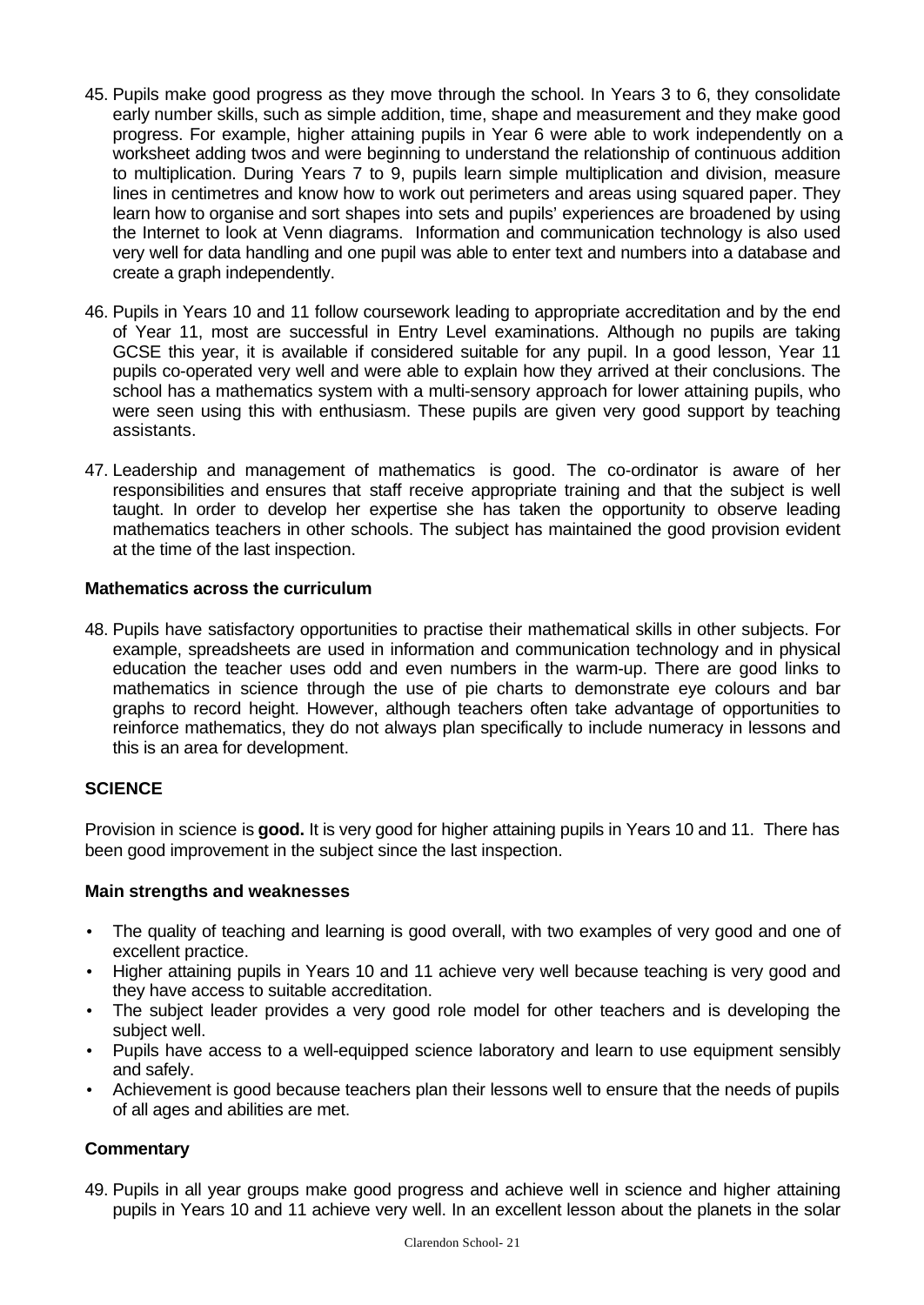system pupils demonstrate very good recall of previous learning. For example, they know that there is an asteroid belt between Mars and Jupiter. They are very highly motivated and are clearly stimulated by an exercise in the playground where they plot out the size and position of the planets. They discuss their findings in a mature way and ask probing and thoughtful questions to extend their knowledge further.

- 50. Teachers take great care marking pupils' work. They give accurate and positive feedback to pupils and note how much support was required to complete a task. This provides a good basis on which to measure pupils' progress. Teachers plan lessons well and adjust work set very effectively to match the needs of individual pupils. For example, in work about parts of the body, some Year 4 and 5 pupils cut and stick pictures to show how you see and hear whilst others do more complex work about the function of the tongue.
- 51. Many lessons take place in a well-equipped science laboratory. This enables pupils to have good opportunities to carry out scientific experiments. An example of this was when lower attaining pupils in Year 11 added different catalysts to hydrogen peroxide to check how they affected the chemical reaction. With support, pupils handled the chemicals sensibly and used bunsen burners to light splints to test for oxygen. Because all teachers emphasise the importance of safety, pupils realise from an early age that they need to be careful when handling equipment and chemicals. This was evident when pupils in Years 4 and 5 knew that electricity could be dangerous.
- 52. Through observing teachers' work and teaching some lessons jointly with other teachers, the subject leader provides a strong role model of good practice. There has been good improvement in developing the subject since the last inspection. The introduction of target setting is an effective strategy to measure whether pupils are achieving as well as expected. All pupils follow a good and well-planned curriculum. The special weeks, which are held each year, help to motivate pupils and develop their interest in science. For example, during the 'forensic week' they really enjoyed learning to take fingerprints and make plaster casts.

## **INFORMATION AND COMMUNICATION TECHNOLOGY**

*In addition to lessons seen inspectors also noted where they observed information and communication technology being used during lessons in other subjects.*

Provision for information and communication technology is **good.** Improvement since the last inspection has been very good.

## **Main strengths and weaknesses**

- Teaching is good and often very good and this is supported by good quality planning, resulting in good achievement.
- Leadership and management are good with impressive improvements being made by the recently appointed co-ordinator.
- Computers are used well in other subjects to enhance learning.

- 53. Pupils are very enthusiastic about computers and are keen to learn. All except the youngest pupils can log onto the school's intranet and access their own work. At the end of Year 11, pupils are successful in Entry Level courses. The school's commitment to extending the opportunities available to pupils is evident in the very well attended lunch time ICT club. Pupils who make use of this facility can choose to search the Internet or work on support programmes for literacy and numeracy.
- 54. The planning for the subject is good and ensures that work is well matched to the needs of all pupils. This, together with the fact that lessons are interesting and challenging, ensures that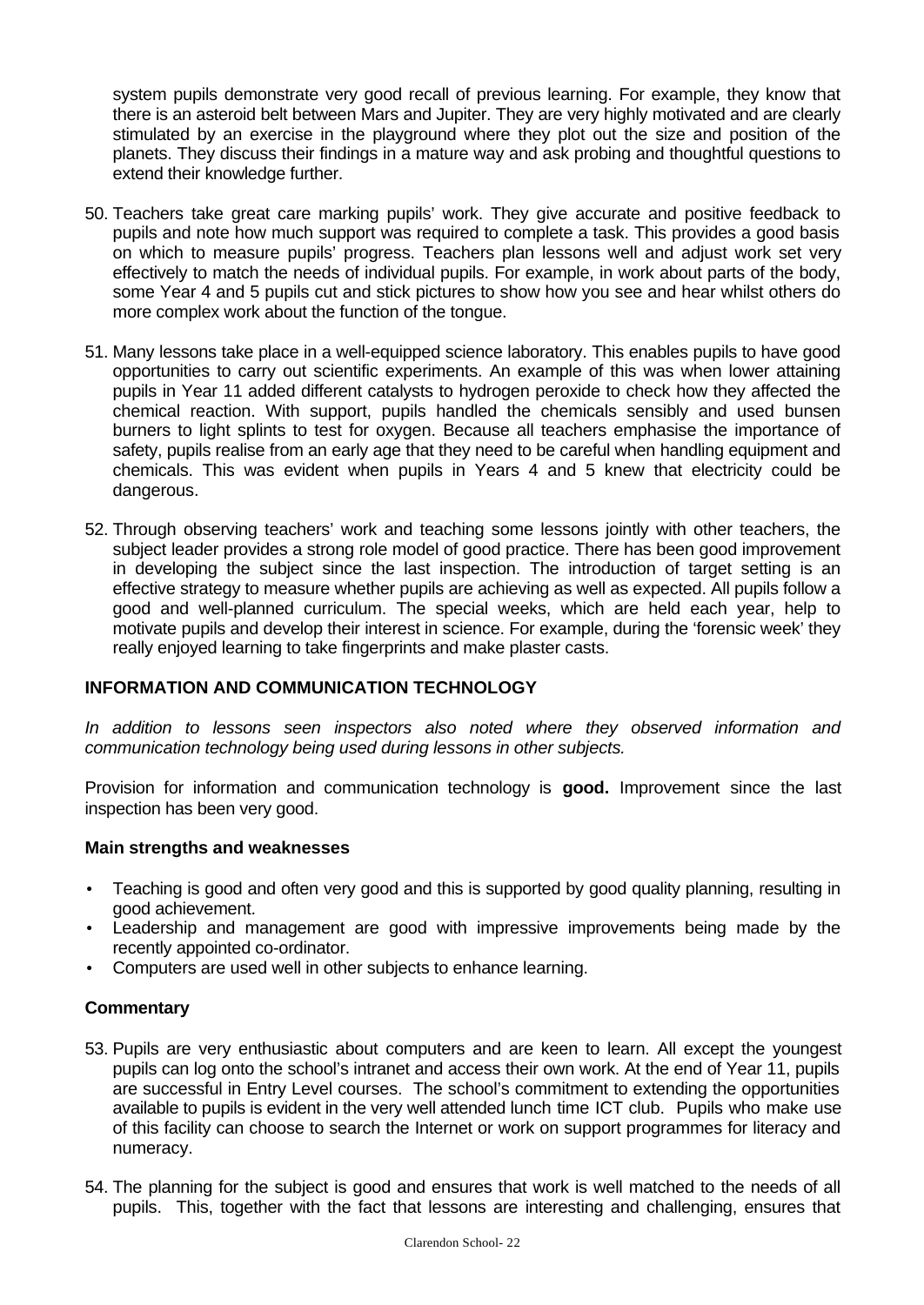pupils make good progress in developing ICT skills. The school is currently piloting units of work adapted for special schools and this is having a positive impact on the achievement of pupils in Years 7 to 9. For example, when pupils in Years 8 and 9 are using spreadsheets, they are able to alter cell sizes and merge them together. They are able to relate their work to other areas. For example, by suggesting that the physical education teacher could use spreadsheets for scores.

- 55. The leadership and management of the subject is good. The co-ordinator has good behaviour management skills and her style of teaching is allowing pupils to learn and achieve well. She teaches the subject across the school and has a clear vision for the development of information and communication technology. This includes plans to improve that the quality of the curriculum further and to provide more up-to-date hardware and software. As a result of the commitment of the headteacher, a large number of teachers will be studying for innovative teacher status in multimedia. If successful this will ensure that standards in the subject continue to improve.
- 56. The school has invested well in resources and as a consequence has a mobile suite of fifteen wireless laptops, which enables a whole class to have a discrete ICT lesson, and also makes it possible for computers to be used in other subjects.

## **Information and communication technology across the curriculum**

57. Computers are used well to support learning in the majority of subjects. ICT is an integral part of planning and teachers use the suite of laptops regularly to enhance learning. The school has invested well in interactive learning software to improve literacy and numeracy skills. There is evidence in pupils' work and in good quality displays of how effectively the subject contributes to pupils' learning in subjects such as science, art and humanities.

## **HUMANITIES**

## **History and Geography**

*Only two lessons were seen, one in history and one in geography, and so no judgements about provision are being made in these subjects.*

58. It is clear that planning for these subjects is good. Appropriate use is made of visits off site to support pupils' learning and the quality preparation by teachers motivates pupils to achieve. For example, the teacher putting "boils" on her face and placing a rat on the floor very effectively introduced pupils in Year 7 to the Black Death! The high quality displays around the school provide further evidence of the good work in history and geography.

## **Religious Education**

Provision in religious education is **good.** The school has continued to develop the subject to sustain the good quality of teaching and learning, which was reported on by the last inspection.

#### **Main strengths and weaknesses**

- Pupils follow a good curriculum which uses the local community well to support their learning about other faiths.
- Good teaching, where work is planned to match individual need, ensures that pupils achieve well.
- Where behaviour is not managed effectively the impact of good planning is reduced.
- Monitoring of teaching and learning in the subject is not yet fully established.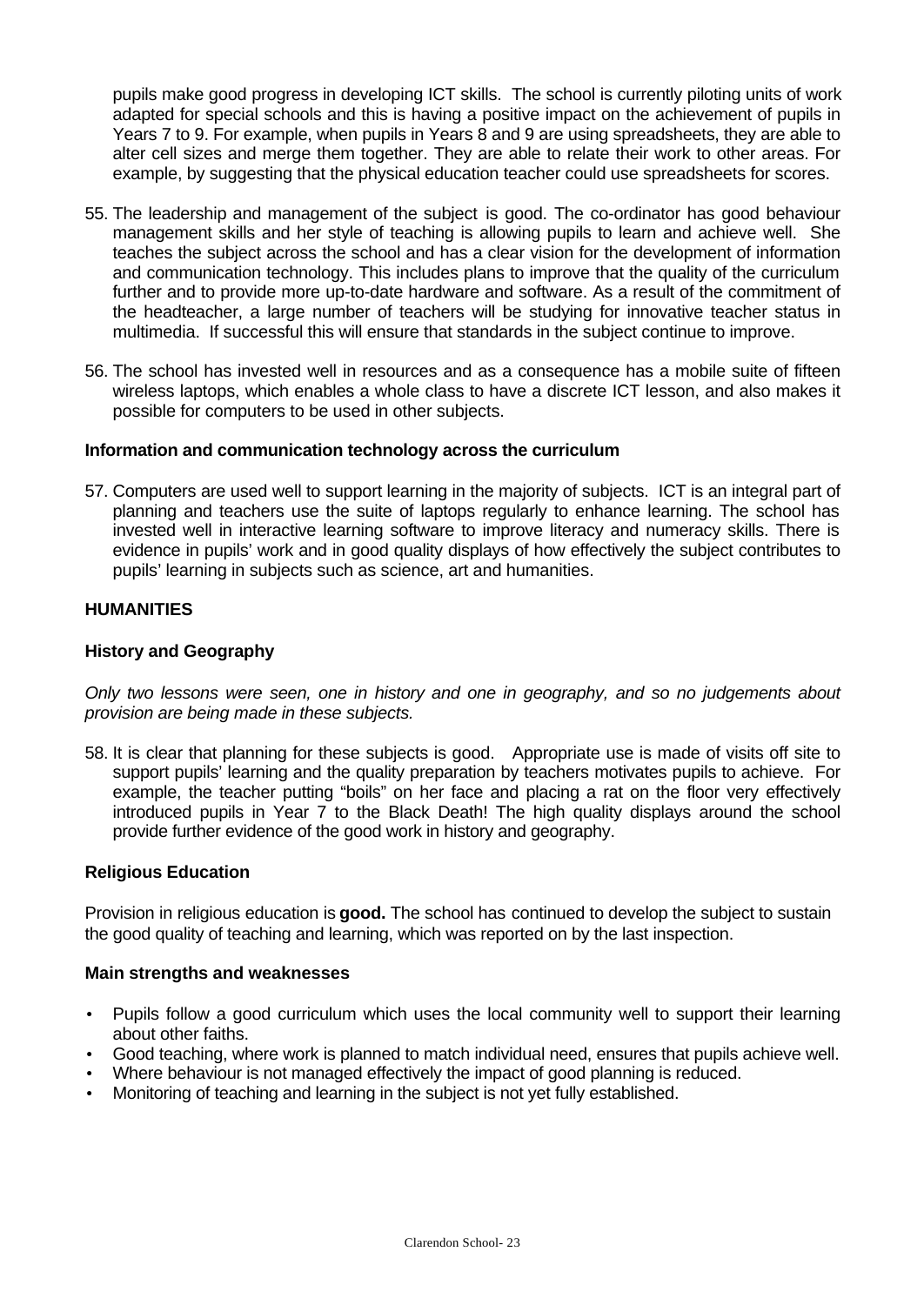# **Commentary**

- 59. The school, supported by an external consultant, has recently introduced good planning, which is based on the locally agreed syllabus for religious education. It is well matched to the needs of the pupils in the school and there is a good emphasis on giving pupils opportunities to develop their understanding of the Christian faith and other faiths through use of the local community.
- 60. Secondary aged pupils have visited a mosque and a synagogue. As part of their work about 'Advent', Year 7 pupils recently visited a local church where the vicar told them about the symbolism of different colours and the meaning attached to different candles. During the Eid festival the school held a special assembly where pupils from a primary school gave a performance of 'Bangla' dancing. Because of these relevant experiences for learning, pupils make good progress and achieve well. For example, primary aged pupils know what clothes a Christian priest wears and what happens in festivals such as Ramadan and Divali. Older pupils study religions in more depth and those in Year 9 know how Christians celebrate Christmas and understand some of the main practices in the Islamic faith. Pupils in Years 10 and 11 learn to compare different religions as part of their ASDAN work on 'Values and beliefs'.
- 61. Teachers are good at planning work carefully and adjusting it for individual pupils so that all pupils can learn well. However, although the majority of pupils have a positive attitude to learning, on occasions lessons are affected by the behaviour of a small number of pupils. Where teachers are not as confident as others in managing potentially disruptive behaviour, teaching time is lost and the effectiveness of the good planning is reduced. The recent priority of the subject leader has been to ensure that all teachers are successfully implementing the new scheme of work. Although monitoring of teaching and learning is currently underdeveloped, the school is aware of this and plans to address it next term.

## **TECHNOLOGY**

## **Design and technology**

*Only two lessons were seen in design and technology and so no judgements about provision are made in this subject.*

62. Pupils have weekly opportunities to learn relevant skills and knowledge. For example, in the two lessons observed, pupils in Years 4 and 5 made good progress, and pupils in Year 7 made very good progress, in learning to use equipment safely to design and make fruit tarts and biscuits. Work on display around the school shows that pupils have developed good skills in designing and assembling different materials to make good quality products. The school has a well refurbished food technology room and a specialist room for resistant materials, which are used regularly by pupils of all ages. The design and technology week, which was held last term gave pupils very good opportunities to study the design of professional designers and co-operate together to construct their own designs.

#### **VISUAL AND PERFORMING ARTS**

**Art**

Provision in art is **very good.**

#### **Main strengths and weaknesses**

- Pupils have access to a very relevant and rich curriculum.
- Very effective teaching ensures that pupils achieve very well and produce high quality work in a range of media.
- Many lessons are taught in a well-equipped arts suite.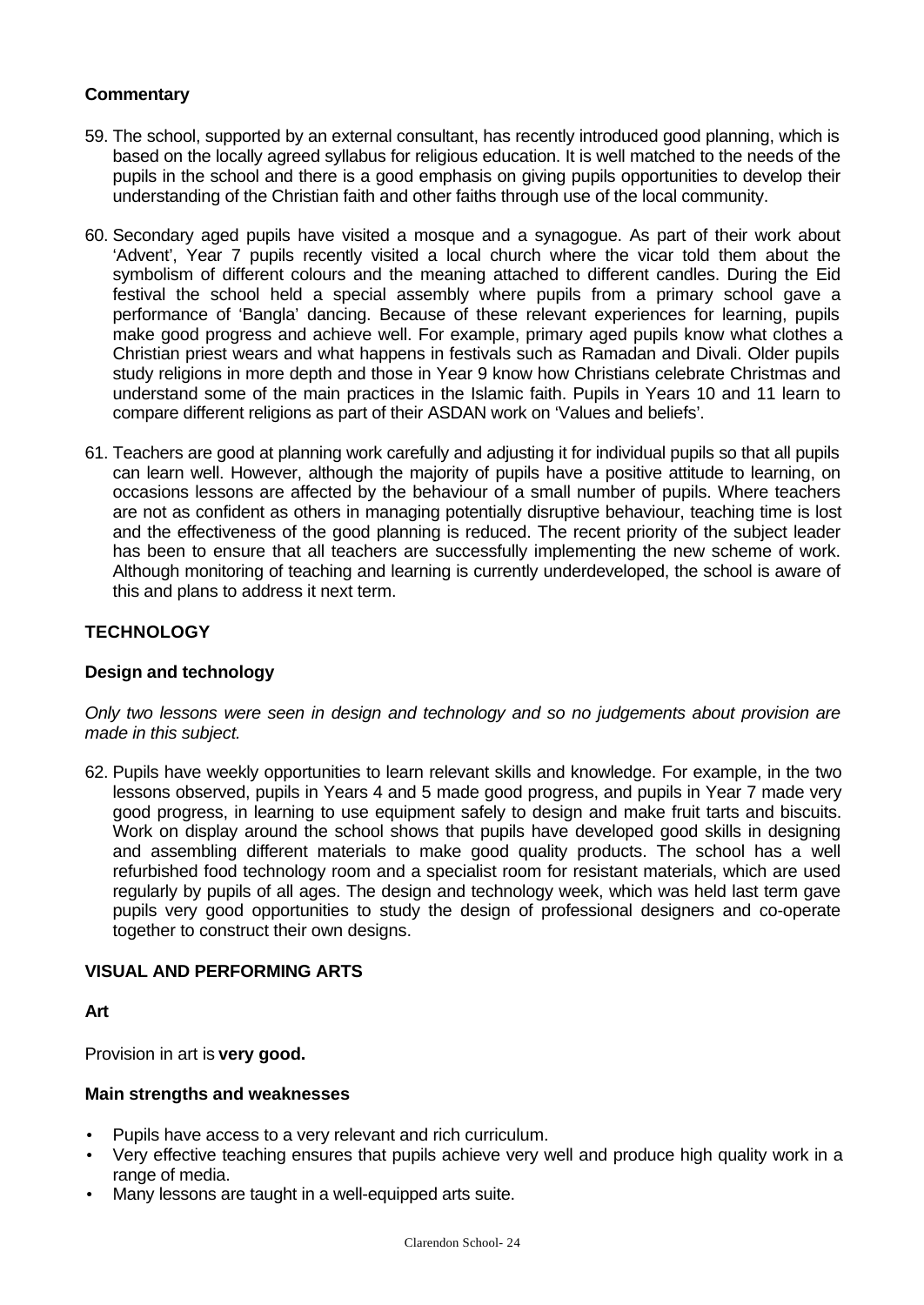The school has achieved nationally recognised awards in art.

# **Commentary**

- 63. The quality of the curriculum motivates pupils very well, promotes very good learning and as a result pupils achieve very well. There are many visits to workshops and galleries to develop the work that pupils do in school. For example, as part of their project on self-image, Year 7 pupils have visited the National Portrait Gallery. This has helped them to understand how to compose portraits and has resulted in some very good work in their sketchbooks and in the portraits they have painted in the style of other artists. Professional artists regularly visit the school to run workshops. This has included a whole school performance and workshops with an Aboriginal artist and storyteller, drawing workshops and work with a print and felt maker. Pupils and teachers have opportunities to develop their skills outside lessons through the thriving art club.
- 64. A specialist art teacher leads the subject very well. She teaches pupils in Years 10 and 11 and carefully monitors teaching and learning throughout the school. She has helped teachers to become confident in working with different media and with three-dimensional work. This has resulted in pupils producing high quality art work, which is on display around the school and includes masks, ceramics and batik paintings.
- 65. There has been good improvement in developing the subject since the last inspection. In particular, pupils now benefit from using a large and well lit arts suite, which is well equipped and has a good kiln for ceramic work. The school has used money won through the 'Artswork' award to purchase a computer for sketchbook work. The award has given pupils excellent opportunities to develop self-confidence and self-esteem. Two pupils went with the subject leader to a ceremony at Buckingham Palace and examples of pupils' work have been shown in an exhibition at the Tate Modern gallery. The school has also achieved the 'Artsmark Gold' award in recognition of the high quality of the provision for creative arts.

#### **Music**

*Only one lessons was observed in music and so no judgements is made about provision in this subject.*

66.A visiting music specialist teaches the subject and planning indicates that pupils have suitable opportunities to acquire knowledge and skill. Pupils are able to use the skills learnt and during the rehearsals for "The Sound of Music" were observed to be confident singers able to remember words and to a hold a tune. There are good opportunities for pupils to work with a wide range of visiting musicians, which enhances their opportunities to achieve. It is fully in keeping with the ethos of the headteacher that pupils who have a talent for music are well supported to improve their skills through additional teaching and opportunities to practise and perform.

## **PHYSICAL EDUCATION**

The provision in physical education is **excellent**.

## **Main strengths and weaknesses**

- Pupils achieve very high standards in a wide range of activities.
- Teaching is of the very highest quality and is based on planning and accurate understanding of pupils' previous achievements.
- The curriculum is excellent and enriched by a wide range of extra visits and links with sporting groups and clubs.
- The subject leader is enthusiastic and very successfully ensures that work in physical education has a very positive impact on pupils' social, moral and personal development.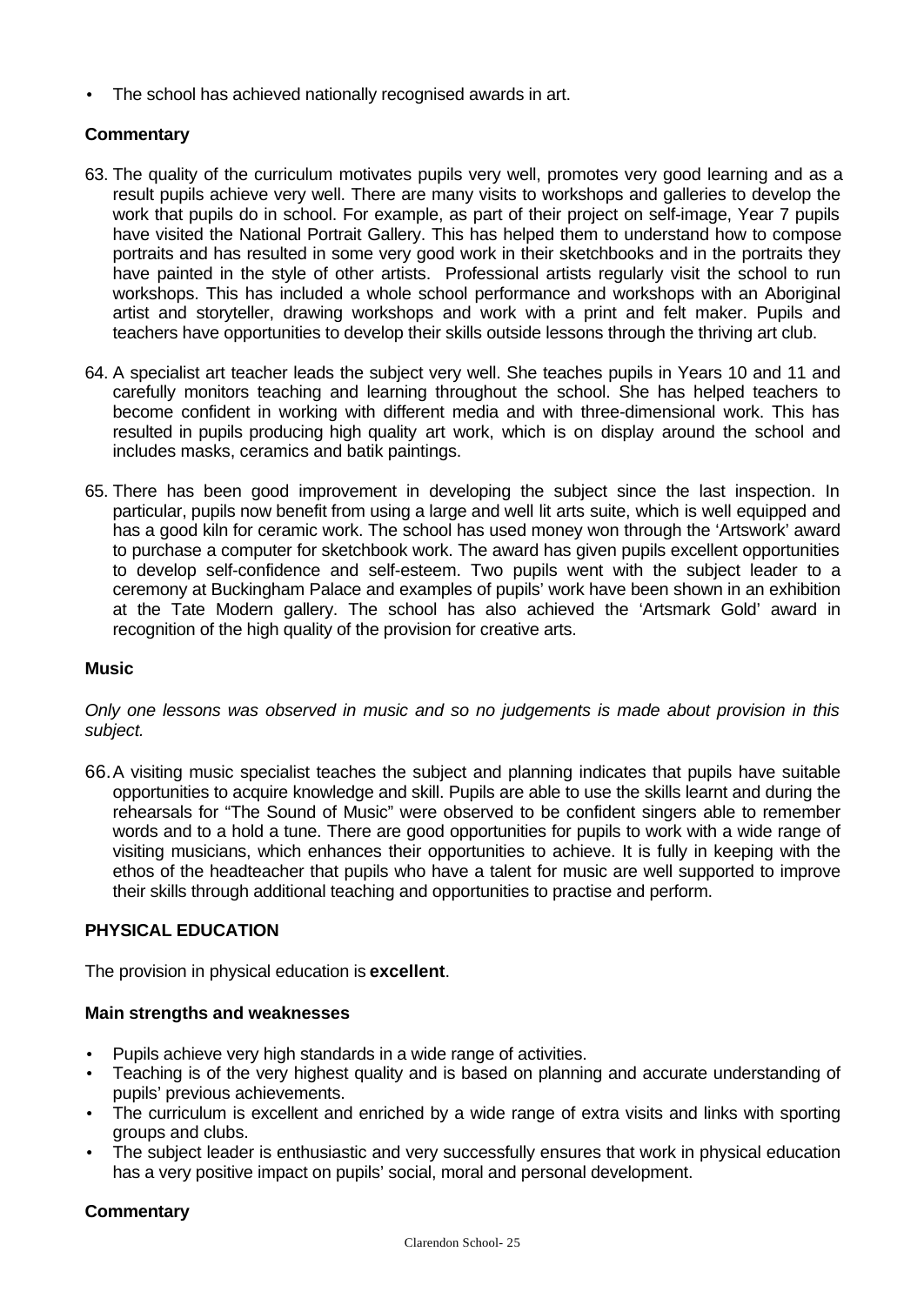- 67. The subject leader has an infectious enthusiasm for his subject. This, coupled with the very positive relationships he has with pupils, enables him to successfully develop their physical skills in a way that significantly contributes to their social, moral and personal development. There is a clear emphasis on pupils taking part, enjoying and relating to each other in all physical education lessons. The subject, which is exceptionally well led and managed, is clearly a strength of the school. This was the case at the time of the last inspection and the relatively recently appointed subject leader has maintained and improved upon these high standards.
- 68. Curriculum planning ensures that pupils get the opportunity to develop skills and achieve in a range of different activities. These include individual sports such as badminton and athletics and team games like basketball and football. Pupils have individual targets for improvement and frequently during lessons they are reminded of these and the need to work hard to achieve them. Accurate details of pupils' achievements are kept and their successes are recognised with certificates from both the school and national associations. The curriculum is very well supported by additional visits or visitors to the school. Football for example, is supported both by Chelsea and Fulham football coaches and cricket receives support from a professional coach. These links help to develop pupils' interests and provide pupils with excellent opportunities to develop their social skills.
- 69. The excellent teaching in physical education is recognised by pupils who demonstrate by their responses the enthusiasm that teaching has given them for the subject. They are exceptionally keen to do well and to show the extent of their skills in the game situation. The impact on pupils' self-esteem is evident in the confidence and enjoyment they display in all lessons.

#### **An excellent Year 10 lesson aimed at developing shooting skills in uni-hoc is an exemplar of good practice.**

Despite some very lively pupils who are clearly very excited by the prospect of participating in their favourite lesson the teacher quickly gains their attention. This is expertly achieved by complimenting pupils on their standard of dress and reminding them that they will earn points that might possibly improve their place in the class league that exists. Pupils are highly motivated by this and the very clear routine that is followed for all lessons. They participate with gusto in the warm up, individual skill practice and the controlled game situation. The excellence of planning ensures that pupils are challenged by activities designed to improve their skills. The response that they show is excellent and they work very hard at the individual tasks designed to extend and improve their skills. For example, one higher attaining pupil is appropriately involved and demonstrates considerable maturity when, given the opportunity to decide the size of the goal he is shooting at, does so in a realistic way that provides a very suitable challenge for him. During the lesson the teacher takes every opportunity to ensure that physical education makes a very effective contribution to the development of pupils' skills in other subjects. This is achieved in a very natural way and in doing so pupils' ability to name parts of the body and count in odd and even numbers is considerably enhanced

# **PERSONAL, SOCIAL AND HEALTH EDUCATION AND CITIZENSHIP**

The provision in personal, social, health and citizenship education is **good.** For pupils in their final two years of education provision is **very good**. The strengths identified at the time of the previous inspection have been maintained.

## **Main strengths and weaknesses**

- Effective planning and good teaching ensures that pupils achieve well.
- The availability to all pupils of an impressive range of outside activities makes a positive contribution to their personal and social development.
- A range of activities such as school council, the annual production and the Healthy School initiative support pupils' development well.
- Arrangements for outside play restrict opportunities for pupils' personal and social development.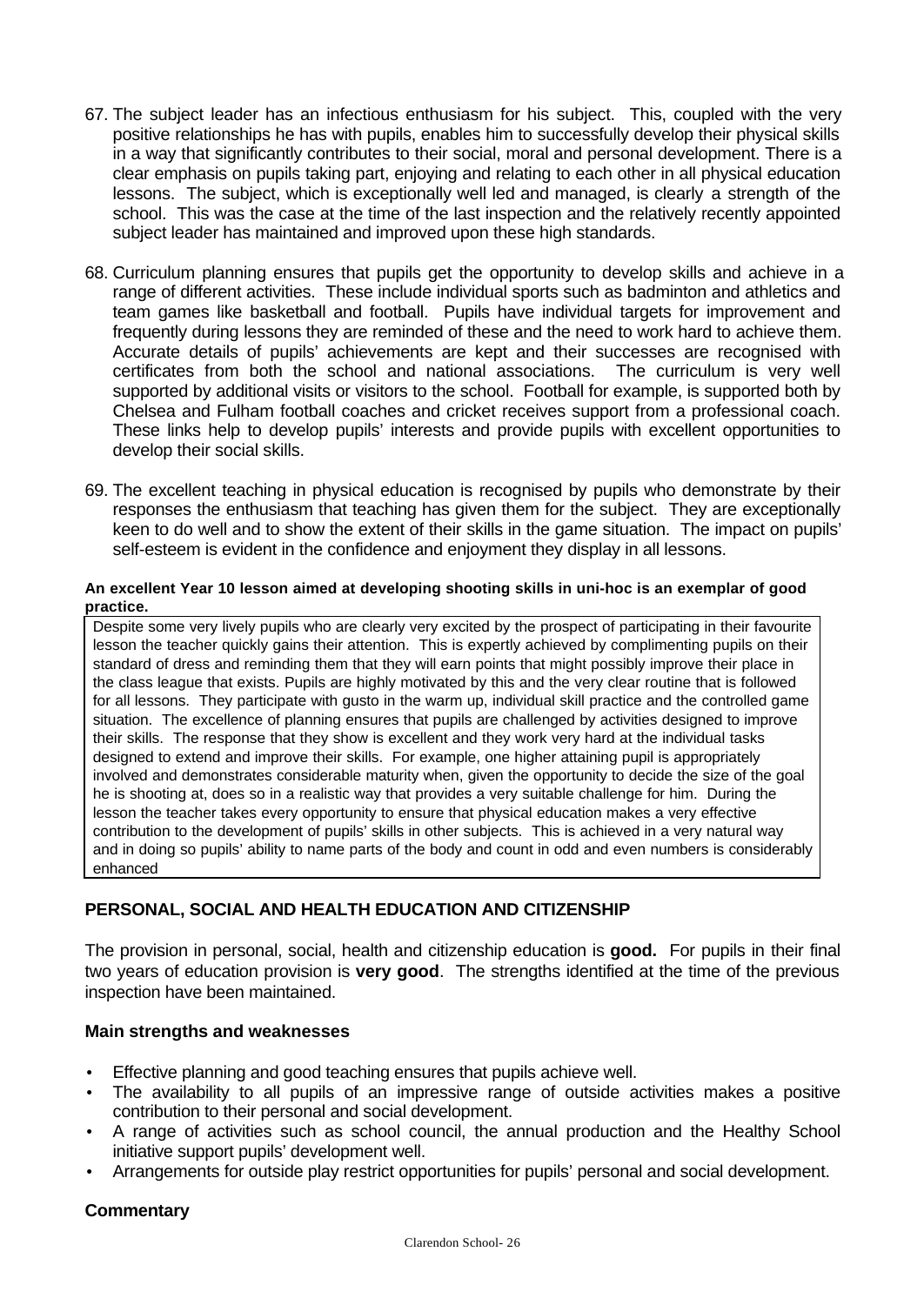- 70. The quality of teaching based on good planning ensures that pupils' achievements in personal and social development are good. The management of the subject is good and the whole school overview of what is being taught to pupils shows the wide range of topics that are used to extend pupils' learning and understanding as they progress through the school. Teachers are aware of the need to make work relevant to pupils and this is successful particularly where it is related to the school council. Pupils in Year 9 working on the democratic process work hard at a presentation requesting a basketball club and in the process develop their speaking and listening skills well. Planning for Years 10 and 11 is very good and successfully incorporates a wide range of relevant activities that prepares pupils well for leaving school.
- 71. The management of the school understands the importance of giving all pupils access to a wide variety of outside activities. This is a strength of the school and contributes very effectively to pupils' learning. The chess club is a very popular activity where pupils demonstrate an ability to take turns, wait patiently and socialise in an appropriate way. Similarly the breakfast club provides excellent opportunities to mix and socialise with staff and other pupils whilst enjoying an informal and relaxing atmosphere.
- 72. Activities such as school council and the Healthy school initiative provide the chance for pupils to practise the skills required of good citizens. They respond to these opportunities and are showing an understanding of what is required if they are to be effective members of the school and local community. The success achieved by the school is demonstrated by the confident way in which many of the pupils participate in the "Sound of Music" production. It is impressive the way individuals are prepared to sing and speak in front of a large audience.
- 73. Current arrangements whereby pupils of all ages play together on the same playground restrict opportunities for personal and social development through play. The older pupils are hampered by the presence of much younger pupils and sometimes have their games unnecessarily interrupted. Pupils up to the age of eleven do not have access to suitable play equipment that would assist the development of their personal and social skills.